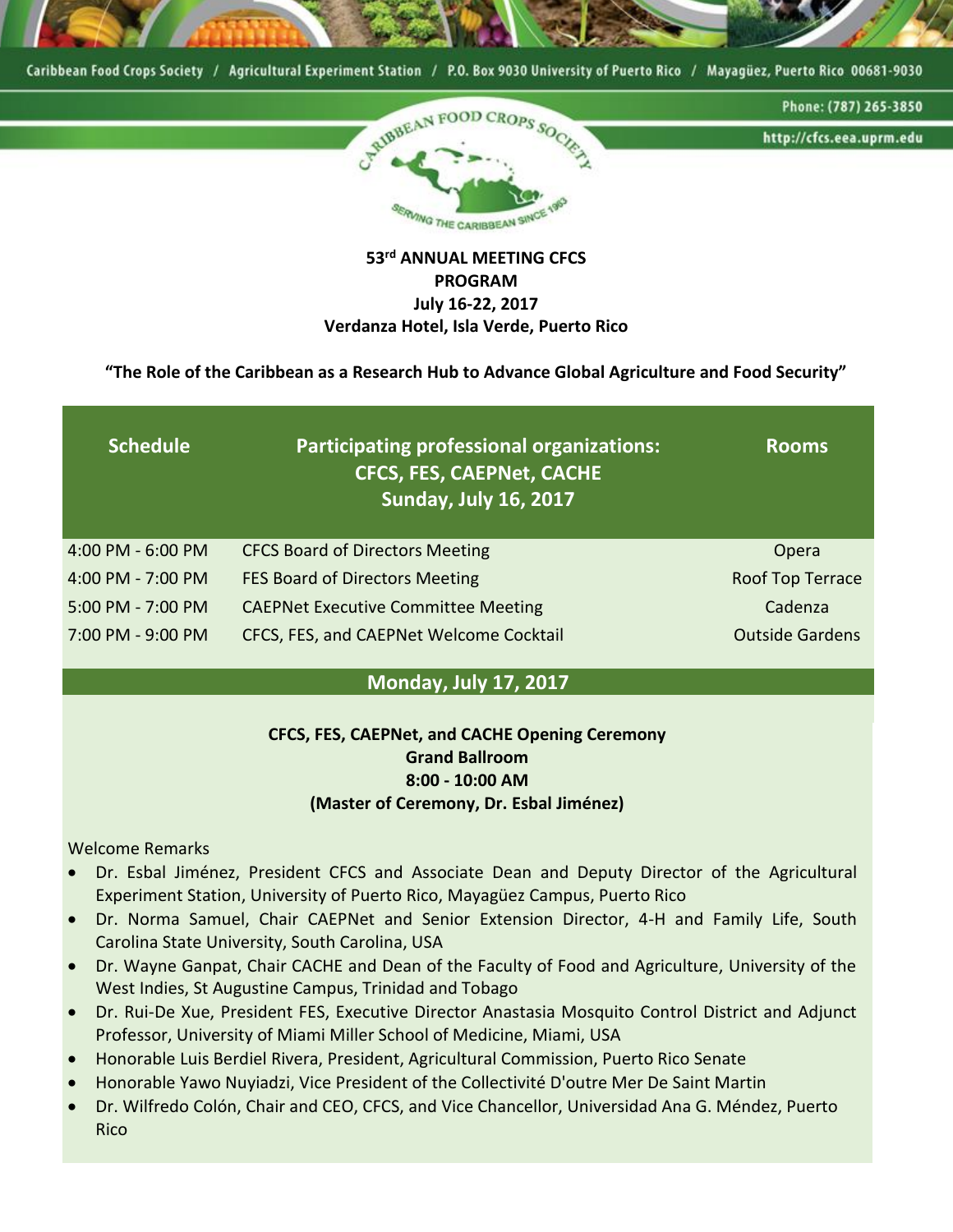

| <b>Schedule</b>  | <b>Monday, July 17, 2017</b>                                                                                                                                                                                                                                                                                                | <b>Rooms</b>                                                   |
|------------------|-----------------------------------------------------------------------------------------------------------------------------------------------------------------------------------------------------------------------------------------------------------------------------------------------------------------------------|----------------------------------------------------------------|
| 10:00 - 10:30 AM | Keynote Speaker: Hon. Carlos Flores, Secretary of the Puerto<br><b>Rico Department of Agriculture</b>                                                                                                                                                                                                                       | <b>Grand Ballroom</b>                                          |
| 10:30 - 11:00 AM | <b>Coffee Break</b>                                                                                                                                                                                                                                                                                                         |                                                                |
| 11:00 - 12:00N   | Keynote Speaker: Dr. Robert Vander Meer, Research Leader,<br>USDA-ARS, Center for Medical, Agricultural, and Veterinary<br>Entomology, Gainesville, Florida, USA. Florida Entomological<br>Society Pioneer Lecture: William F. Buren, Ant Taxonomist<br><b>Extraordinaire: from Ants of Iowa to the Invincible Fire Ant</b> | <b>Grand Ballroom</b>                                          |
| 12:00 - 1:30 PM  | <b>CFCS and CAEPNet Lunch</b>                                                                                                                                                                                                                                                                                               | Yees and Burger<br>Bar                                         |
| $1:30 - 6:00$ PM | <b>CFCS, FES, and CAEPNet Technical Sessions</b>                                                                                                                                                                                                                                                                            | <b>Grand Ballroom</b><br><b>Grand Opera,</b><br><b>Cadenza</b> |
| <b>Schedule</b>  | Tuesday, July 18, 2017                                                                                                                                                                                                                                                                                                      | <b>Rooms</b>                                                   |
| 8:00 - 12:00 N   | <b>CFCS Roots and Tubers Symposium</b>                                                                                                                                                                                                                                                                                      | <b>Grand Ballroom</b>                                          |
| 8:00 - 5:00 PM   | <b>FES Technical Sessions</b>                                                                                                                                                                                                                                                                                               | Opera                                                          |
| $8:30 - 4:00$ PM | <b>CACHE</b>                                                                                                                                                                                                                                                                                                                | Yees                                                           |
| 12:00 - 1:30 PM  | <b>FES Student Lunch</b>                                                                                                                                                                                                                                                                                                    | Yees                                                           |
| 12:00 - 1:30 PM  | Lunch (On your own)                                                                                                                                                                                                                                                                                                         |                                                                |
| $1:30 - 6:00$ PM | <b>CFCS Technical Sessions</b>                                                                                                                                                                                                                                                                                              | <b>Grand Ballroom</b>                                          |
| $1:00 - 3:00$ PM | <b>CAEPNet Creating Country Fora Workshop</b>                                                                                                                                                                                                                                                                               | Cadenza                                                        |
| $3:00 - 5:00 PM$ | <b>CAEPNet Business Meeting</b>                                                                                                                                                                                                                                                                                             | Cadenza                                                        |
| 7:00 - 9:00 PM   | CFCS, FES, and CAEPNet Poster Session & Cocktail                                                                                                                                                                                                                                                                            | Aria                                                           |
| <b>Schedule</b>  | <b>Wednesday, July 19, 2017</b>                                                                                                                                                                                                                                                                                             | <b>Rooms</b>                                                   |
| 8:00 - 12:00 N   | <b>CFCS Agroecology Symposium</b><br>Agroecological Farming in the Caribbean: Myth or Reality<br>(Moderator: Dr. Héctor Tavárez)                                                                                                                                                                                            | <b>Grand Ballroom</b>                                          |
| 8:00 - 9:00 AM   | Keynote Speaker: Dr. Nilsa A. Bosque-Pérez, University<br>Distinguished Professor, University of Idaho                                                                                                                                                                                                                      | <b>Grand Ballroom</b>                                          |
| 8:30 - 12:00 N   | <b>CACHE</b>                                                                                                                                                                                                                                                                                                                | Yees                                                           |
| 12:00 - 1:30 PM  | Lunch (on your own)                                                                                                                                                                                                                                                                                                         |                                                                |
| 1:30 - 6:00 PM   | <b>CFCS Technical Sessions</b>                                                                                                                                                                                                                                                                                              | <b>Grand Ballroom</b>                                          |
| 7:30 - 11:30 PM  | CFCS, CAEPNet, and CACHE Awards Dinner (with Tickets)                                                                                                                                                                                                                                                                       | <b>Grand Ballroom</b>                                          |
|                  |                                                                                                                                                                                                                                                                                                                             |                                                                |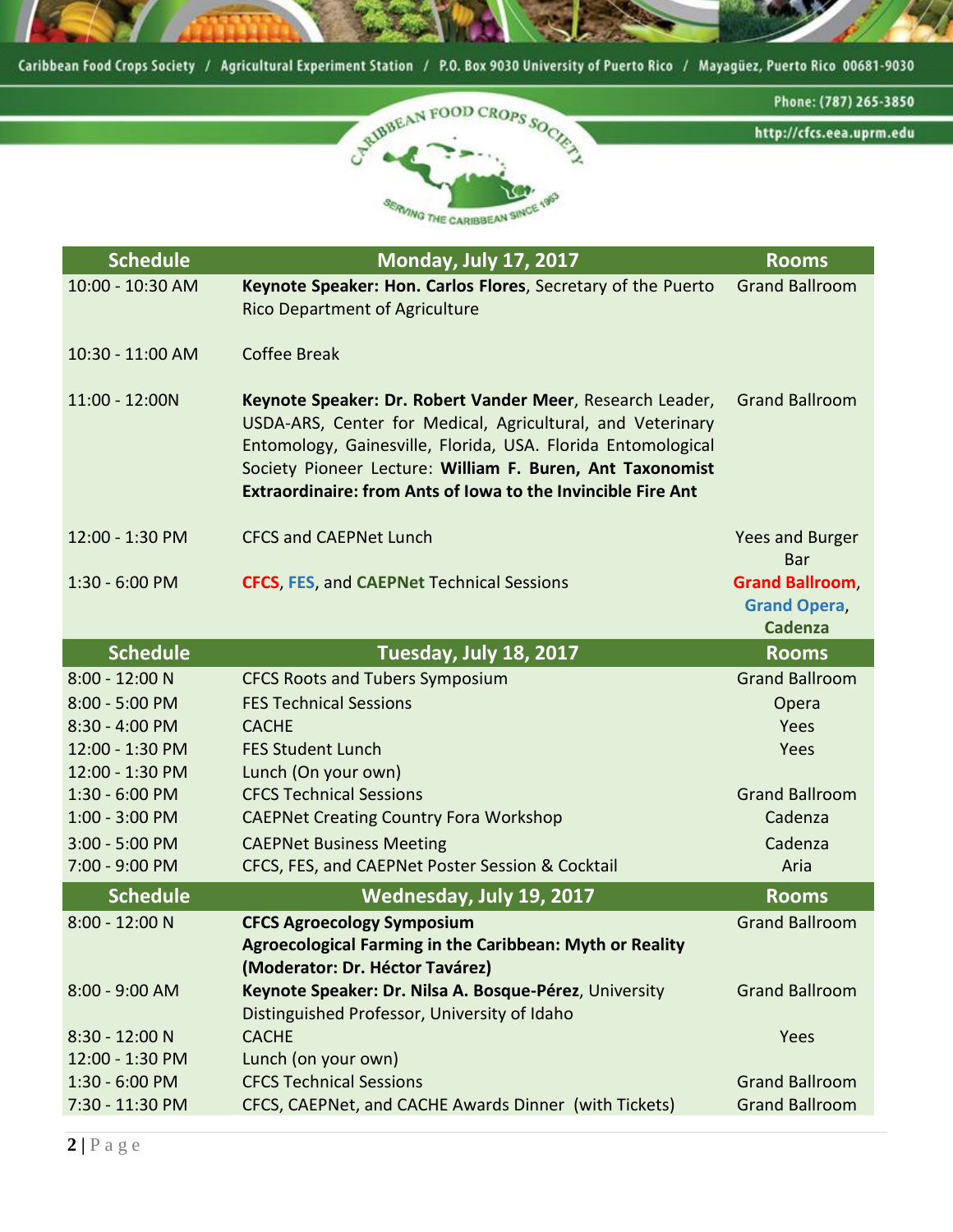



**Verdanza**

| <b>Schedule</b>   | Thursday, July 20, 2017                           | <b>Rooms</b>          |
|-------------------|---------------------------------------------------|-----------------------|
| 8:00 - 12:00 PM   | Farmer's Forum (Moderator, Agro. Pedro Vivoni)    | <b>Grand Ballroom</b> |
| 12:00 - 1:30 PM   | Lunch (on your own)                               |                       |
| $1:30 - 3:30 PM$  | CFCS, USDA-NIFA SPECIAL WORKSHOP: INTRODUCTION TO | Aria                  |
|                   | THE FOOD SAFETY MODERNIZATION ACT (FSMA) - WHAT   |                       |
|                   | YOU SHOULD BE AWARE OF (Moderator, Isabel Walls)  |                       |
| 3:30 - 5:00 PM    | <b>CFCS General Members Meeting</b>               | <b>Grand Ballroom</b> |
|                   |                                                   |                       |
| $6:30 - 6:30 P M$ | <b>Friday, July 21, 2017</b>                      | <b>Lobby Hotel</b>    |

**Field Trips: (Coordinators, Dr. Angela Linares and Dr. Alberto Beale)**

- 1. Northwestern Region (Crops and Livestock): Puerto Rico Coffee Roasters; University of Puerto Rico, Agricultural Experiment Station in Isabela; University of Puerto Rico Finca La Montaña in Aguadilla.
- 2. Southern Region (Crops): Martex Farms; Miguel Santiago's Farm.

**\*CFCS, Caribbean Food Crops Society[, http://cfcs.eea.uprm.edu/](http://cfcs.eea.uprm.edu/) FES, Florida Entomological Society,<http://www.flaentsoc.org/> CAEPNet, Caribbean Agricultural Extension Provider's Network CACHE, Caribbean Council for Higher Education in Agriculture,<http://www.cache-caribbean.org/>**

Host Institution: University of Puerto Rico, College of Agricultural Sciences, Mayagüez Campus <http://www.uprm.edu/>

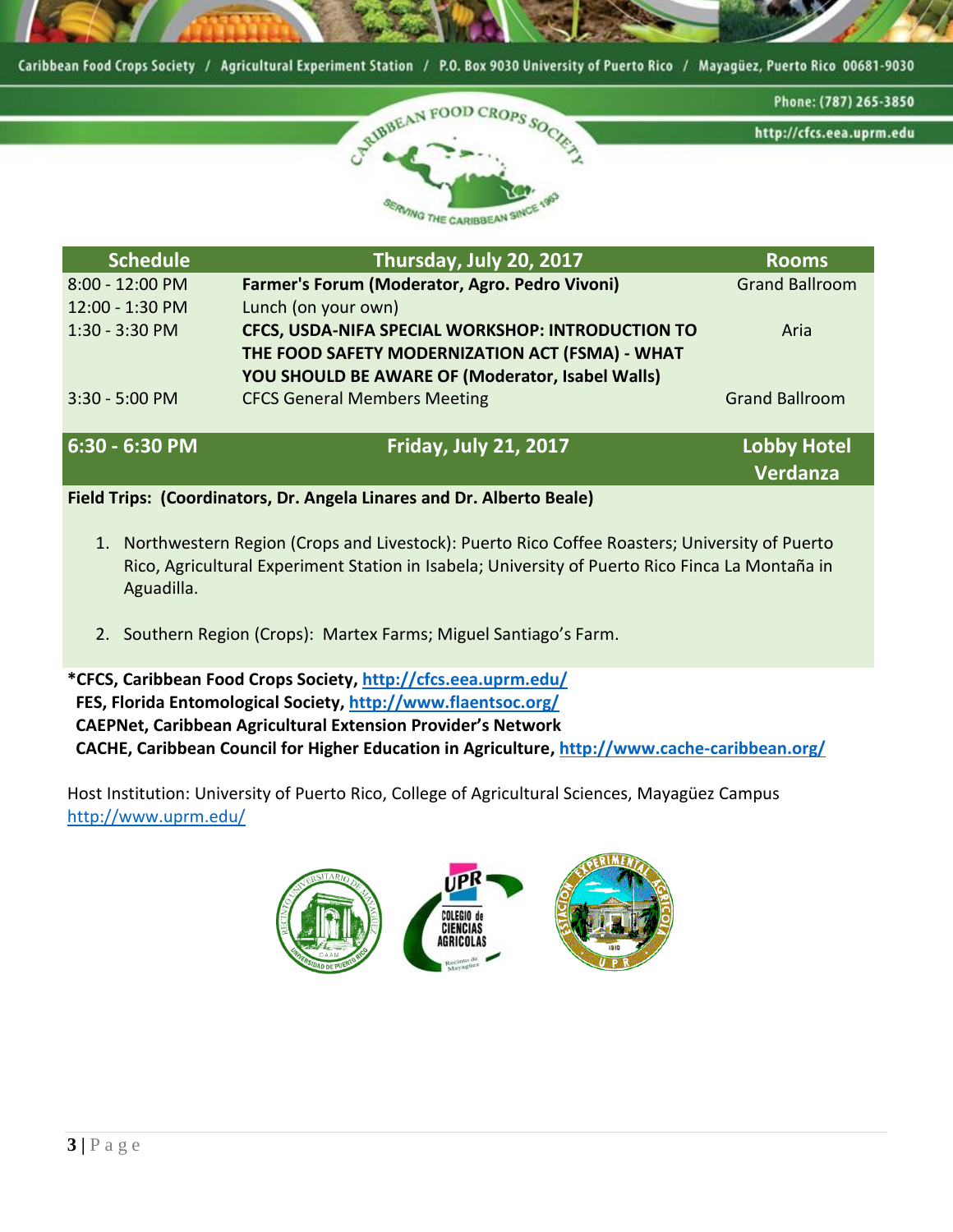



### **Local Organizing Committee**

| Esbal Jiménez, Ph.D.      | CFCS President 2016-2017                    |
|---------------------------|---------------------------------------------|
| Mireille Arguelles, Ph.D. | <b>President Local Organizing Committee</b> |
| Angela Linares, Ph.D.     | <b>Field Trip Organizer</b>                 |
| Merari Feliciano, Ph.D.   | <b>Chair of Scientific Committee</b>        |
| Héctor Tavárez, Ph.D.     | Organizer of the Agroecology Symposium      |
| José P. Morales, Ph.D.    | Director of International Programs          |
| Fátima Ortiz              | Office of International Programs            |
| Lynette Feliciano, MBA    | <b>Registration and Payments</b>            |
| Madelyn Ríos, MBA         | <b>Registration and Payments</b>            |
| Pedro Vivoni              | Organizer of the Farmer's Forum             |
| Wilfredo Colón, Ph.D.     | Chair and CEO of the CFCS                   |
| Alberto Beale, Ph.D.      | Treasurer of the CFCS                       |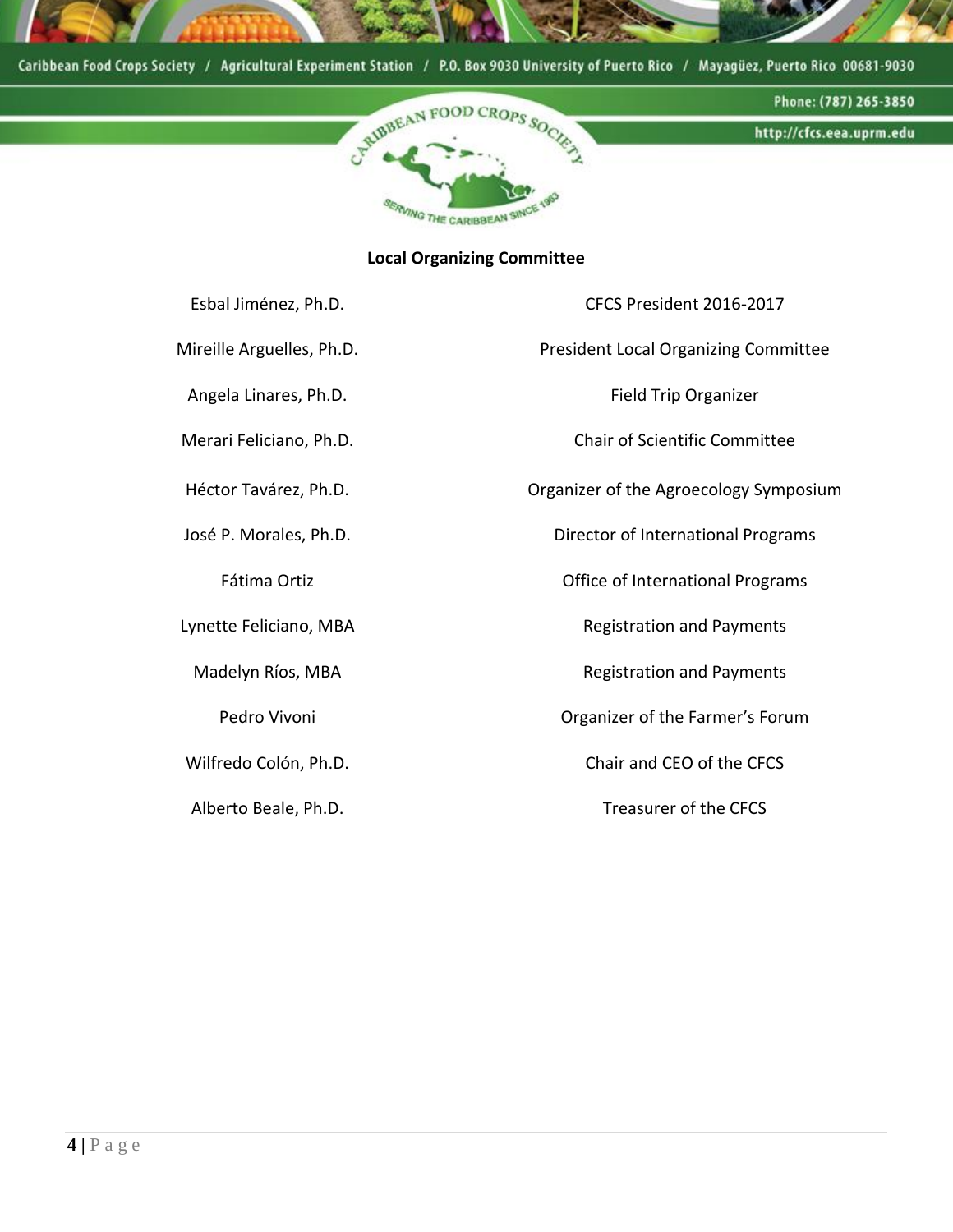



**Monday, July 17, 2017**

**1:30 - 6:00 PM CFCS Technical Session 1 Grand Ballroom**

CON INTERPRETACIÓN SIMULTÁNEA/WITH SIMULTANEOUS INTERPRETATION

### **TOPICS: SOIL NUTRITION, SOIL-WATER RELATIONS /TEMAS: NUTRICIÓN DEL SUELO, RELACIONES SUELO-AGUA**

1:30 - 1:45

#### **NUTRIENT MANAGEMENT IN THE CONTEXT OF SUSTAINABLE AGRICULTURE**

David Sotomayor-Ramírez and Gustavo Martínez-Rodríguez, University of Puerto Rico.

1:45 - 2:00

#### **NH<sup>3</sup> LOSS FROM ACID SOILS AS A CONSEQUENCE OF OVER-LIMING**

Gregory Gouveia, Shedonna Richardson, and De Shorn Bramble, The University of the West Indies.

2:00 - 2:15

#### **ROLE OF NITROGENOUS FERTILIZER ADDITION IN THE RELEASE OF CO<sup>2</sup> FROM AG-LIME APPLIED TO ACID SOILS**

De Shorn Bramble, Gregory Gouveia, Richard Farrell, and Ravindra Ramnarine, The University of the West Indies.

#### 2:15 - 2:30

#### **GROWTH, YIELD ATTRIBUTES AND YIELD OF MACHINE TRANSPLANTED RICE AS INFLUENCED BY NITROGEN LEVELS AND SPLIT SCHEDULES**

Ghansham Payman, P., Raghu Rami Reddy, A. Srinivas, S. Narendar Reddy, and A. Madhavi, Guyana Rice Development Board.

2:30 - 3:45

### **WATER AMBASSADOR PROGRAM II: FURTHERING THE UNDERSTANDING AND PROTECTION OF WATERSHEDS AND HYDROLOGY IN THE US VIRGIN ISLANDS**

Christina Marie Chanes, David C. Morris, Avram Gerald Primack, and Calwyn Morton, University of the Virgin Islands.

2:45 - 3:00

### **AGRICULTURAL WATER MANAGEMENT AND PUERTO RICO'S FOOD INSECURITY**

Eric W. Harmsen and Rhea Howard Harmsen, University of Puerto Rico.

### **3:00 - 3:30 Coffee Break**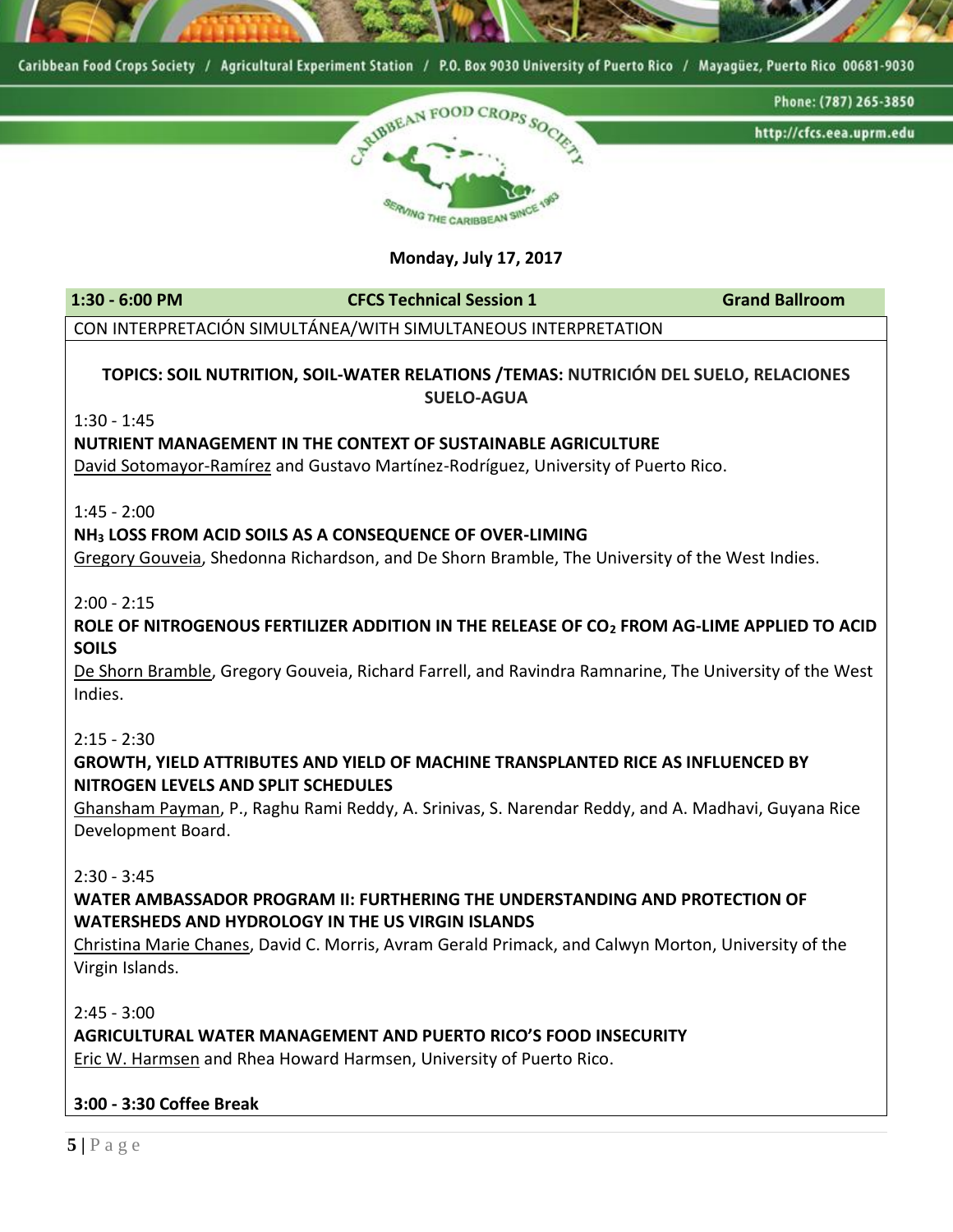



### **TOPICS: ANIMAL PRODUCTION, MILK AND BYPRODUCTS/ TEMAS: PRODUCCIÓN ANIMAL, LECHE Y SUBPRODUCTOS**

3:30 - 3:45

### **EFECTOS DE UN PROTOCOLO DE ALIMENTACIÓN DE CRECIMIENTO ACELERADO SOBRE LA GANANCIA EN PESO DE BECERRAS JERSEY BAJO CONDICIONES TROPICALES**

Ninochka Navedo-Guzmán, Claudia Riós-Soliś, Paola N. Marrero-Torres, Andrea P. Ramos-Ahmad, Alejandra P. Rodriǵuez-Asencio, Melissa Rodriǵuez-Alvarado, Ilka M. Lorenzo-Lorenzo, Jaime E. Curbelo-Rodriǵuez y Guillermo Ortiz-Colón, University of Puerto Rico at Mayagüez.

3:45 - 4:00

### **THE EFFECT OF EARLY POST HATCH FEEDING TIMES ON THE GROWTH AND FEED INTAKE OF MULE DUCKLINGS**

Melissa A. Williams and Cicero H. O. Lallo, The University of The West Indies, St. Augustine Campus.

4:00 - 4:15

### **NEONATAL SURVIVAL IN SHEEP: CHALLENGES IN THE BAHAMAS**

T. Sands, J.S. Sands, and, M.D. Singh, Caribbean Agricultural Research and Development Institute (CARDI).

### $4:15 - 4:30$

### **LEARNER EXPERIENCE DESIGN OF NEO-TROPICAL ANIMALS-ORIENTED E-LEARNING SYSTEMS**

Elizabeth N. Mc Lean-Tikasingh, Gary W. Garcia, and Alexander Nikov, TheOpen Tropical Forage-Animal Production Laboratory (OTF-APM), The Department of Food Production, Faculty of Food and Agriculture, The University of the West Indies.

### 4:30 - 4:45

### **ASOCIACIÓN ENTRE EL PERFIL DE PATÓGENOS MASTÍTICOS Y PRÁCTICAS DEL ORDEÑO EN HATOS LECHEROS CON ALTA Y BAJA CALIDAD DE LECHE EN PUERTO RICO.**

Mónica X. Toledo Villafañe, Jaime E. Curbelo Rodríguez, Marcela Marrero Pérez, Luis Viera González, Enrique Martínez Loarte, Suzika Pagán Riestra, Angélica Alvarado Narvaez, Luis Rodríguez Rosado, Raúl Pérez Rodríguez y Aníbal Ruiz Lugo, Departamento de Ciencia Animal. Universidad de Puerto Rico, Servicio de Extensión Agrícola.

### 4:45 - 5:00

**EFFECT OF A NITROGEN FERTILIZER ON THE CHEMICAL COMPOSITION OF TWO GRASS SPECIES GROWN AT THE ECIAF CAMPUS**

Andell Edwards and Arel John, University of Trinidad and Tobago.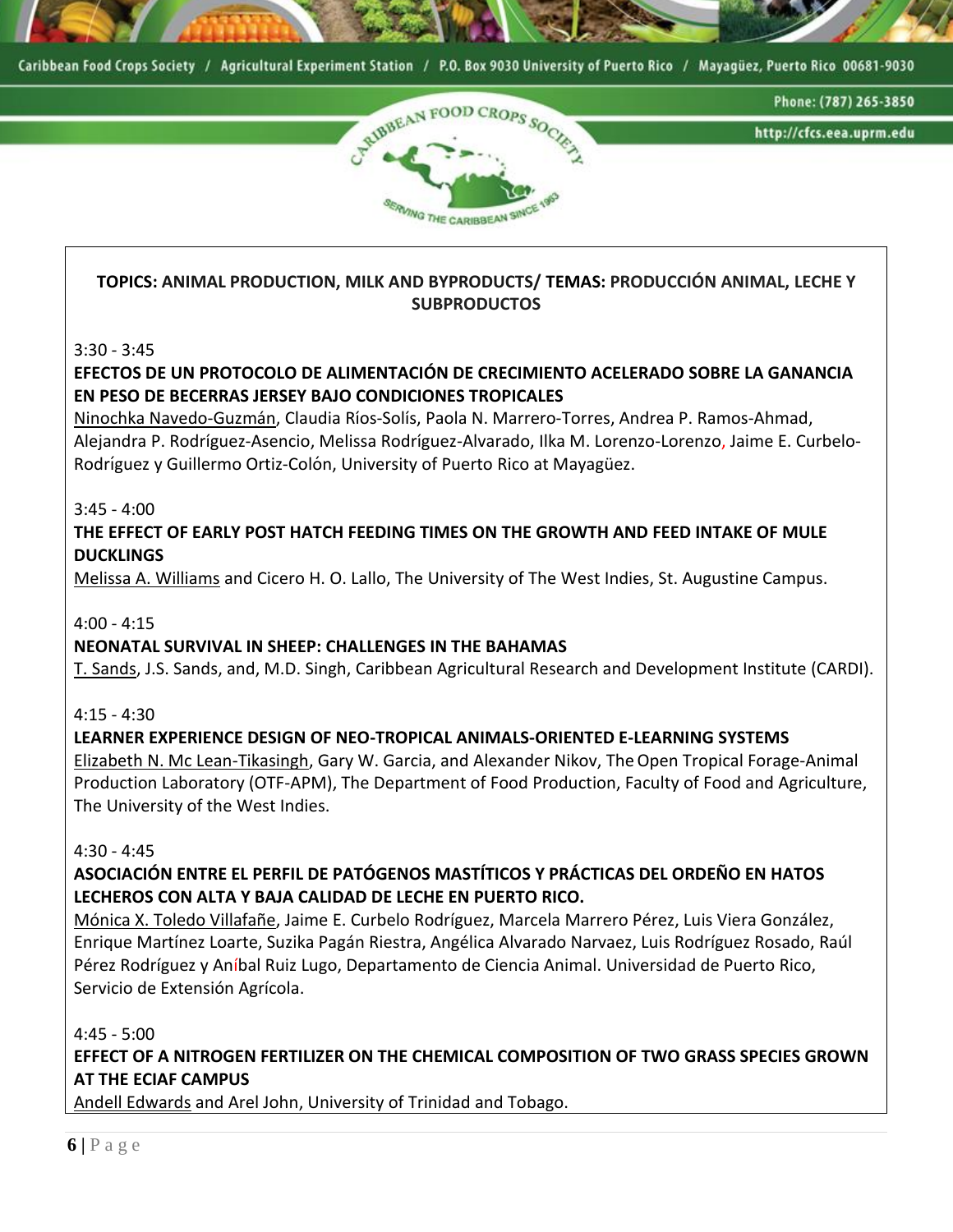



### **TOPICS:FOOD SAFETY, PROCESSSING AND NUTRITION/ TEMAS: SEGURIDAD DE ALIMENTOS, PROCESAMIENTO Y NUTRICIÓN**

5:00 - 5:15

### **THE EFFECTS OF USING DIFFERENT BRINING SOLUTIONS AND FLAVOUR ENHANCERS IN SMOKING ON THE SENSORY PERCEPTION OF SMOKED AND PULLED CHICKEN**

Rohanie Maharaj, Dimple Singh-Ackbarali, and Michele Singh, Biosciences, Agriculture and Food Technologies (BAFT) Unit, Eastern Caribbean Institute of Agriculture and Forestry (ECIAF) Campus, University of Trinidad and Tobago, Piarco, Republic of Trinidad and Tobago, West Indies.

5:15 - 5:30

**DETERMINACIÓN DE PRESENCIA DE ÁCIDOS GRASOS EN DIFERENTES PARTES DEL FRUTO Y EN FRUTO INTACTO DE AGUACATE EN MADUREZ DE CONSUMO CON ESPECTROSCOPÍA DE INFRARROJO CERCANO (NIR)**

Laura Vásquez Rojas, J. Pablo Morales-Payán, Rodolfo Romañach e Irma Cabrera, University of Puerto Rico.

5:30 - 5:45

### **EFFECTS OF ALCOHOLIC EXTRACTS OF SELECTED HERBS AND SPICES ON FOOD-BORNE PATHOGEN BIOFILMS**

Kerressa Scott, Isabel Blackman, Neela Badrie, and Marsha Singh, The University of the West indies, St. Augustine Campus.

5:45 - 6:00

**CULTIVAR EFFECT ON BREADFRUIT (***Artocarpus altilis)* **INSTRUMENTAL AND SENSORY COLOUR AND TEXTURE** 

Oral O. Daley, Laura B. Roberts-Nkrumah, and Angela T. Alleyne, The University of The West Indies, St. Augustine, Trinidad and Tobago. *Miguel and Aurora Lugo Caribbean Food Crops Society Student Scholar.*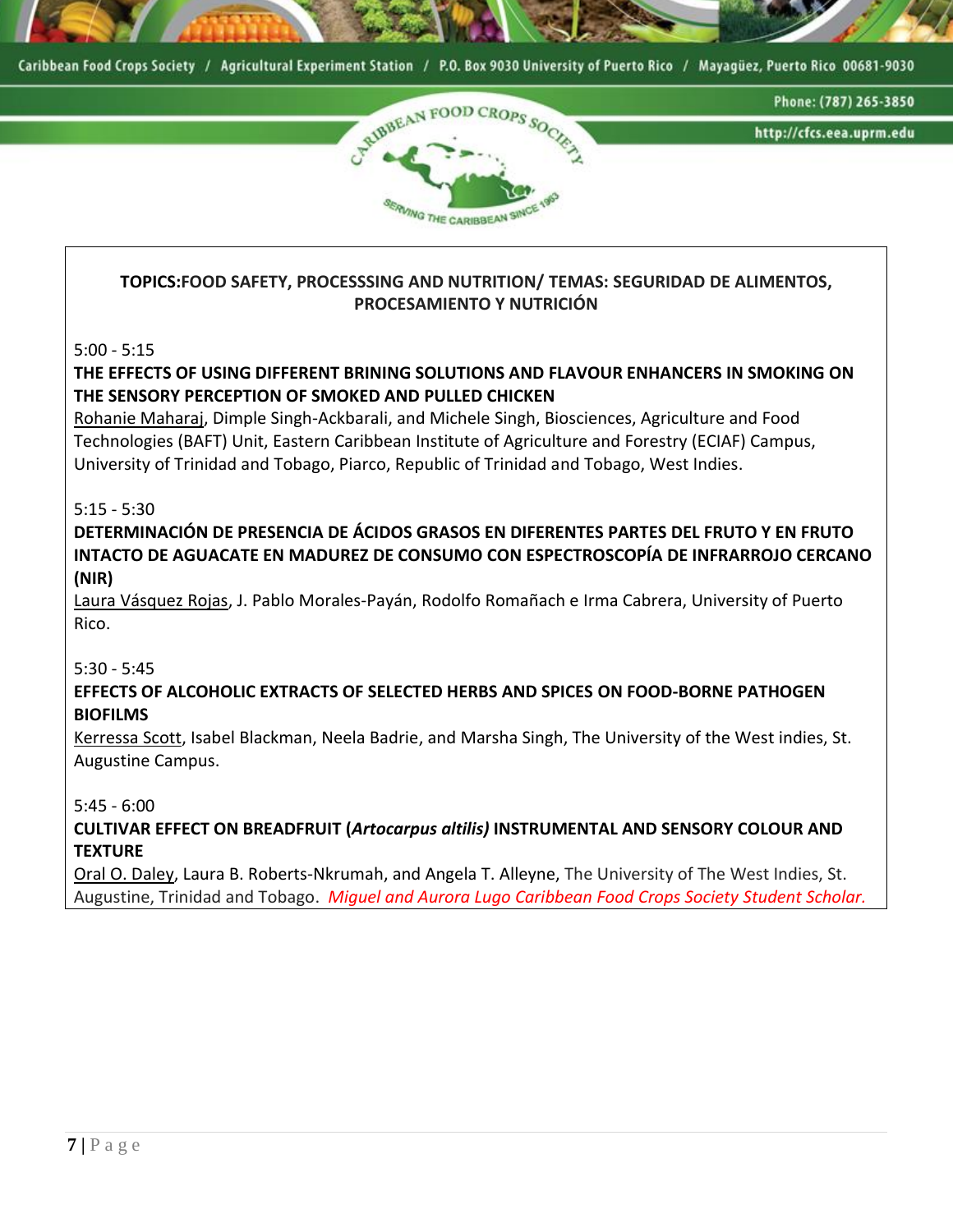

### **Monday, July 17, 2017**

**1:30 - 5:00 PM CAEPNet Extension Session Cadenza**

### **Moderator: Dr. Norma Samuel, Chair CAEPNet and Senior Extension Director**

1:30 - 1:45

### **FARMERS' NEEDS AND EXTENSION READINESS TO RESPOND POST-DISASTER IN THE OECS**

Wayne Ganpat, Tessa Barry, Amy Harder, and Nelsha Shillingford, The University of the West Indies.

1:45 - 2:00

### **ELABORATING STAKEHOLDER PERCEPTIONS ON WATERSHED MANAGEMENT ISSUES, AS A PRE-REQUISITE FOR COLLABORATION FOR SUSTAINABLE DEVELOPMENT**

Jeanelle Joseph and Wayne Ganpat, The University of the West Indies, St Augustine Campus

2:00 - 2:15

# **THE ANATOMY OF A COMMUNICATION CAMPAIGN; HOW IMPACTFUL IS SOCIAL MEDIA**

Wayne Ganpat, Nelsha Shillingford, and Tessa Barry, The University of the West Indies.

2:15 - 2:30

### **EXTENSION'S CONTRIBUTION TO RICE IMPROVEMENT IN GUYANA; ADOPTION OF THE SIX POINT'S TECHNOLOGY PACKAGE BY FARMERS**

Kuldip Ragnauth and Wayne G Ganpat, Guyana Rice Development Board.

2:30 - 2:45

### **USE OF PLURALISTIC AGRICULTURAL EXTENSION SERVICE IN TRINIDAD AND TOBAGO**

Jeet Ramjattan, Ataharul Chowdury, and Wayne Ganpat, University of the West Indies, St Augustine, Trinidad.

2:45 - 3:00

### **CHARACTERISING THE FAMILY FARM IN THE CARIBBEAN**

David Dolly, Glenroy Ennis, and Anita Zavodska, Inter-American Institute for Cooperation in Agriculture and the University of the West Indies.

### **3:00 - 3:30 Coffee Break**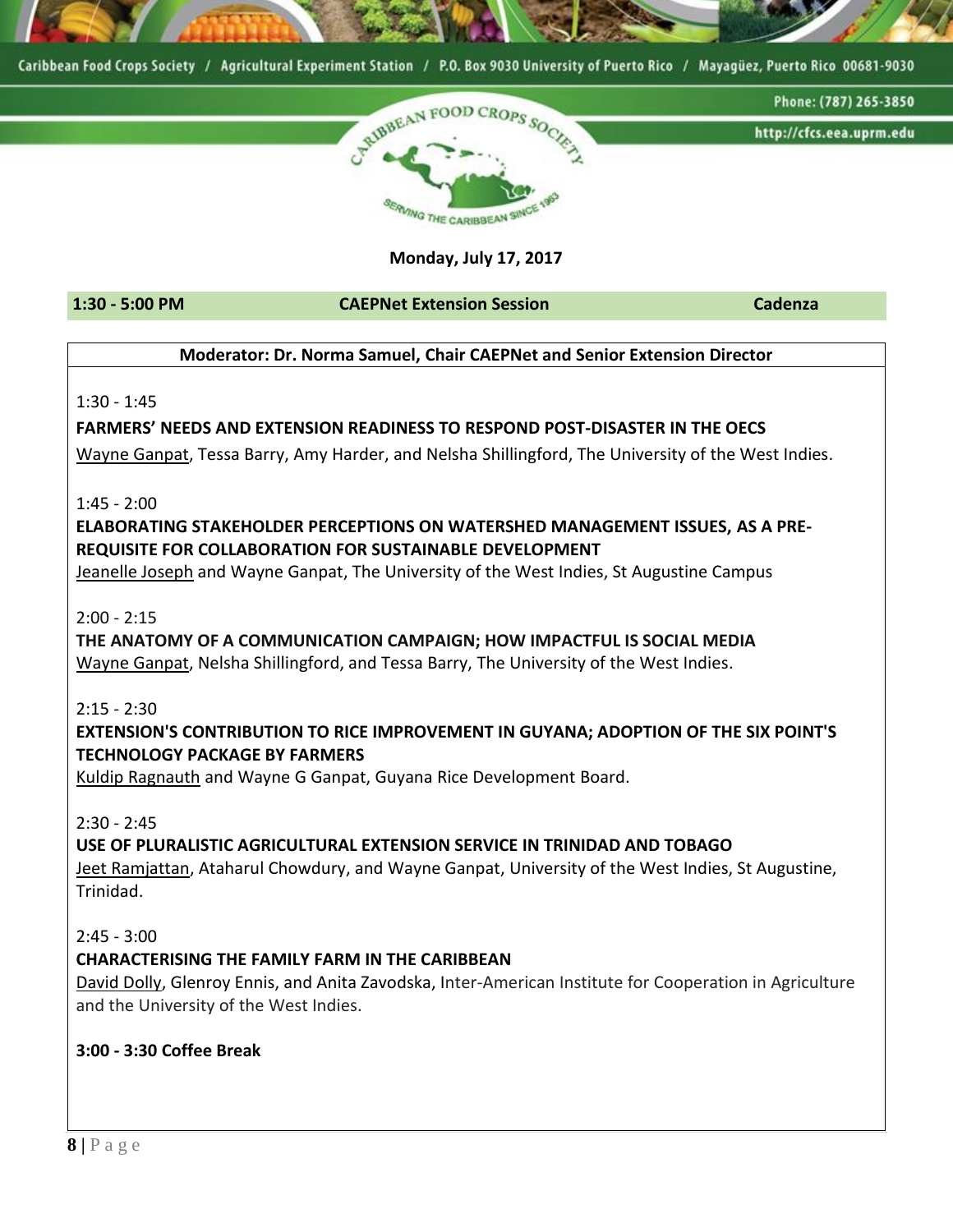



3:30 - 3:45 **HOW TO ASSESS INTERACTION OF AGRI-FOOD STAKEHOLDERS IN SOCIAL MEDIA?**  Ataharul Chowdhury, Wayne Ganpat, Helen Hambly Odame, and Jeet Ramjattan, University of the West Indies. 3:45 - 4:00 **CHARACTERIZING FARMERS BASED ON THEIR WILLINGNESS TO PAY FOR AGRICULTURAL EXTENSION SERVICES IN TRINIDAD**

Asisha Patterson and Wayne Ganpat, The University of the West Indies.

#### $4:00 - 4:15$ **WHYFARM (WE HELP YOU-TH FARM)**

Alpha Sennon, Founder and Executive Director, WHYFARM.

4:15 - 5:00 Open discussion

**Tuesday, July 18, 2017**

**8:00 AM - 12:00 N CFCS Root and Tuber Symposium Grand Ballroom**

#### **MODERADOR/MODERATOR: PROF. AGENOL GONZÁLEZ**

CON INTERPRETACIÓN SIMULTÁNEA/WITH SIMULTANEOUS INTERPRETATION

8:00 - 8:15

Welcome remarks: Dr. Merari Feliciano-Rivera, University of Puerto Rico, Mayagüez Campus

8:15 - 9:00

**Keynote Speaker: Prof. Mildred Cortés**, Department of Agricultural Economics and Rural Sociology, University of Puerto Rico, Río Piedras, PR

9:00 - 9:15

**CONTROL METHODS FOR "CORM-ROT DISEASE" IN APIO (***Arracacia xanthorrhiza* **BANCROFT) IN PUERTO RICO**

Mayra Cathme, Martha C. Giraldo, José A. Chavarría-Carvajal, Raúl Macchiavelli, and Agenol González-Vélez, Department of Agro-Environmental Sciences, Mayagüez Campus, University of Puerto Rico.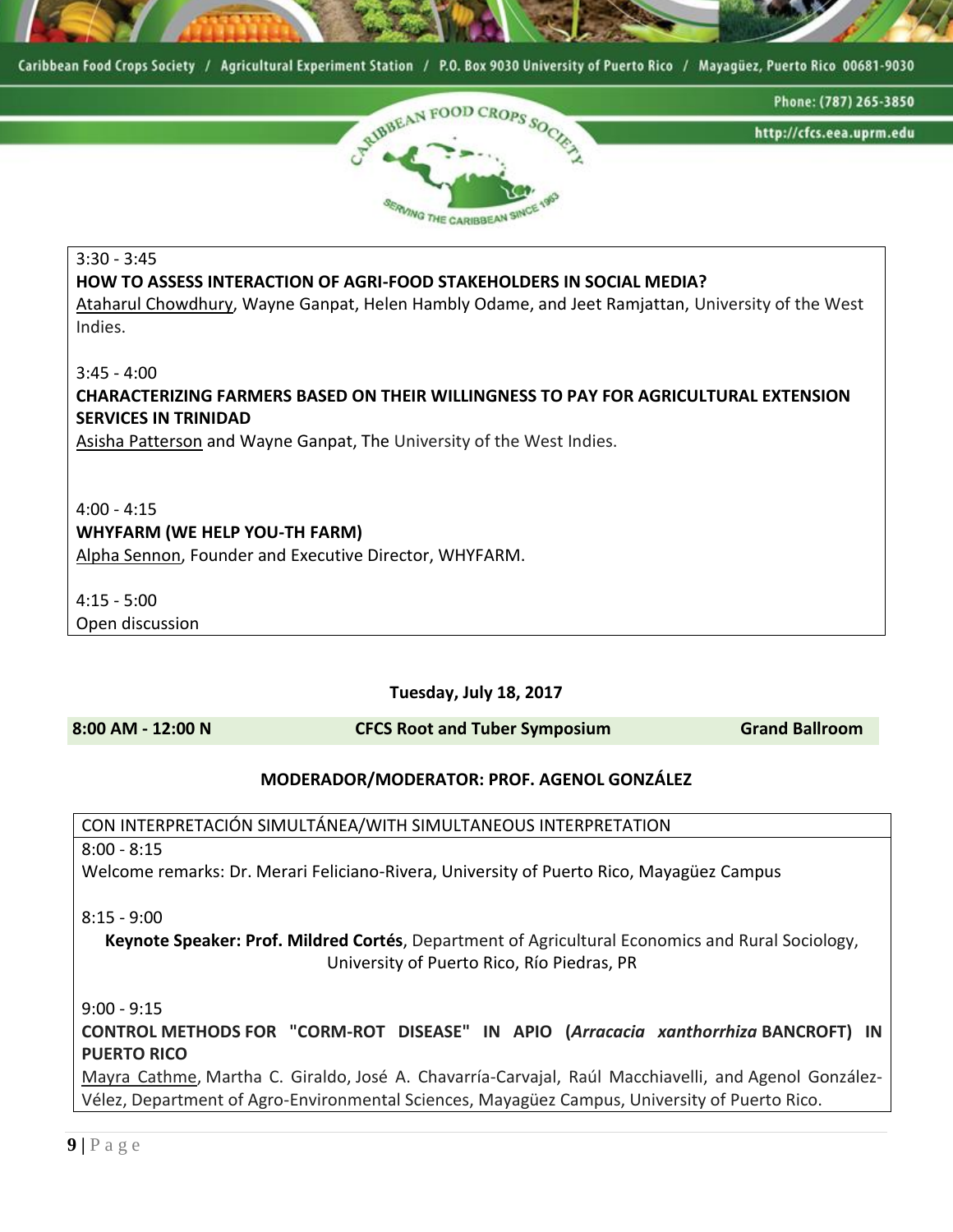



#### 9:15 - 9:30

**RESILIENCE OF** *Colletotrichum gloesporioides* **STRAINS INFECTING WATER YAMS TO DRY PERIOD AND ELEVATED TEMPERATURE STRESSES.**

Guyader Sébastien, Salles Michèle, Lombard Corinne, and Bussiere François**,** ASTRO Agrosystèmes tropicaux, INRA, Petit-Bourg (Guadeloupe), France.

#### 9:30 - 9:45

**DETECTION AND MANAGEMENT OF** *Penicillium* **SPECIES CAUSING INTERNAL DRY ROT OF YAM (***Dioscorea rotundata)*

Casiani Soto-Ramos, Merari Feliciano-Rivera, and Jesús M. Cardona, Department of Agro-Environmental Sciences, University of Puerto Rico, Mayagüez Campus.

#### 9:45 - 10:00

#### **EVALUATION OF MEDIA FORMULATIONS FOR IN VITRO SWEETPOTATO**

Thomas W. Zimmerman, University of the Virgin Islands Agricultural Experiment Station, VI.

#### 10:00 - 10:15

**USING SCARIFICATION TO ENHANCE SEED GERMINATION RATE IN SWEETPOTATO**  Shamoy Bideau and Thomas W. Zimmerman, University of the Virgin Islands Agricultural Experiment Station, VI.

#### 10:15 - 10:30

**ASSESSMENT OF VARIETAL PERFORMANCE OF CASSAVA ON SMALL PLOTS IN GRENADA AND GUYANA (2014-2015)**

Joan Petersen, Reginald Andall, Francis Asiedu, Dionne Clarke-Harris, Oudho Homenauth, and Vyjayanthi López, Caribbean Agricultural Research and Development Institute (CARDI), Trinidad and Tobago.

#### **10:30 - 11:00 Coffee Break**

#### 11:00 - 11:15

**ASSESSMENT OF CASSAVA PRODUCTION ON MEDIUM TO LARGE PLOTS IN GUYANA AND JAMAICA (2015-2016)**

Joan Petersen, Dionne Clarke-Harris, Francis Asiedu, Morris Taylor, Oudho Homenauth, and Vyjayanthi López. Caribbean Agricultural Research and Development Institute (CARDI), Trinidad and Tobago.

#### 11:15 - 12:00 N Conclusions and final remarks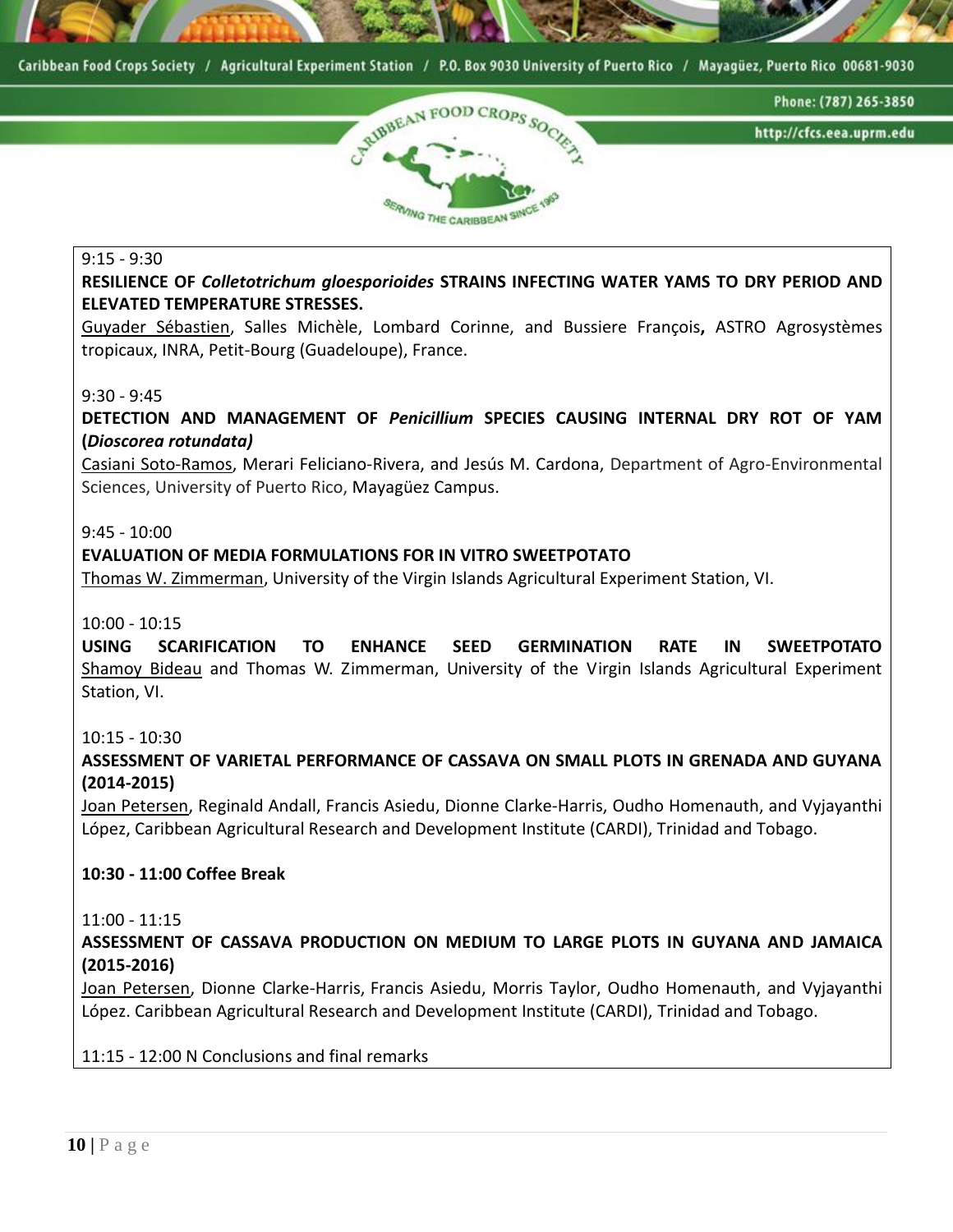

#### **Tuesday, July 18, 2017**

**1:30 - 5:45 PM CFCS Technical Session 2 Grand Ballroom**

#### CON INTERPRETACIÓN SIMULTÁNEA/WITH SIMULTANEOUS INTERPRETATION

### **TOPICS: CROP PROTECTION, CROPPING AND PRODUCTION SYSTEMS AND PLANT PHYSIOLOGY/TEMAS: PROTECCIÓN DE CULTIVOS, CULTIVO Y SISTEMAS DE PRODUCCIÓN Y FIOSIOLOGÍA DE PLANTAS**

1:30 - 1:45

**DISEASE SEVERITY OF HUANGLONGBING AND** *Candidatus Liberibacter asiaticus* **TITER IN GENOTYPES OF** *Citrus reticulata* **AT ISABELA PUERTO RICO**

Diana Intriago Mendoza, Consuelo Estévez de Jensen, Carlos Rodríguez Minguela, Ricardo Goenaga, and Jorge Fuentes, Department of Agro-Environmental Sciences, University of Puerto Rico, Mayagüez Campus.

 $1:45 - 2:00$ 

### **OCURRENCIA DEL VIRUS DEL BRONCEADO DE TOMATE (TSWV) EN** *Capsicum annuum* **BAJO AMBIENTE PROTEGIDO EN JARABACOA, REPÚBLICA DOMINICANA**

Rosalba Rodríguez y Reina T. Martínez, Universidad Autónoma de Santo Domingo-UASD-FCAV.

#### $2:00 - 2:15$

**FACTORES DE RIESGO ASOCIADO A LA VÍA DE INTRODUCCIÓN DE** *Fusarium oxysporum* **F. SP.** *cubense* **RAZA 4 TROPICAL (FOCR4T)**

Dionicia Abreu, Rosalba Rodríguez, Concepción Sanchez y Katia Espinosa, Analistas de Riesgo de Plagas, Ministerio de Agricultura de la República Dominicana.

#### $2:15 - 2:30$

#### **EFFICACY OF FUNGICIDES FOR CONTROL OF STEMPHYLIUM LEAF SPOT OF SPINACH**

Christian F. Miller, German Sandoya, and Richard Raid, University of Florida, Everglades Research and Education Center, Belle Glade, FL.

2:30 - 2:45

**SURFACTANTS- DO THEY IMPROVE THE EFFICACY OF INSECTICIDES TO MANAGE MELON THRIPS AND TCSV IN COMMERCIAL TOMATO PLANTS?**

Rafia. A. Khan, Dakshina R. Seal, S. Zhang, and E. Evans, Tropical Research and Education Center, UF, O. Liburd, Department of Entomology and Nematology, UF, and R. Shrinivasan, UGA, Tifton, GA.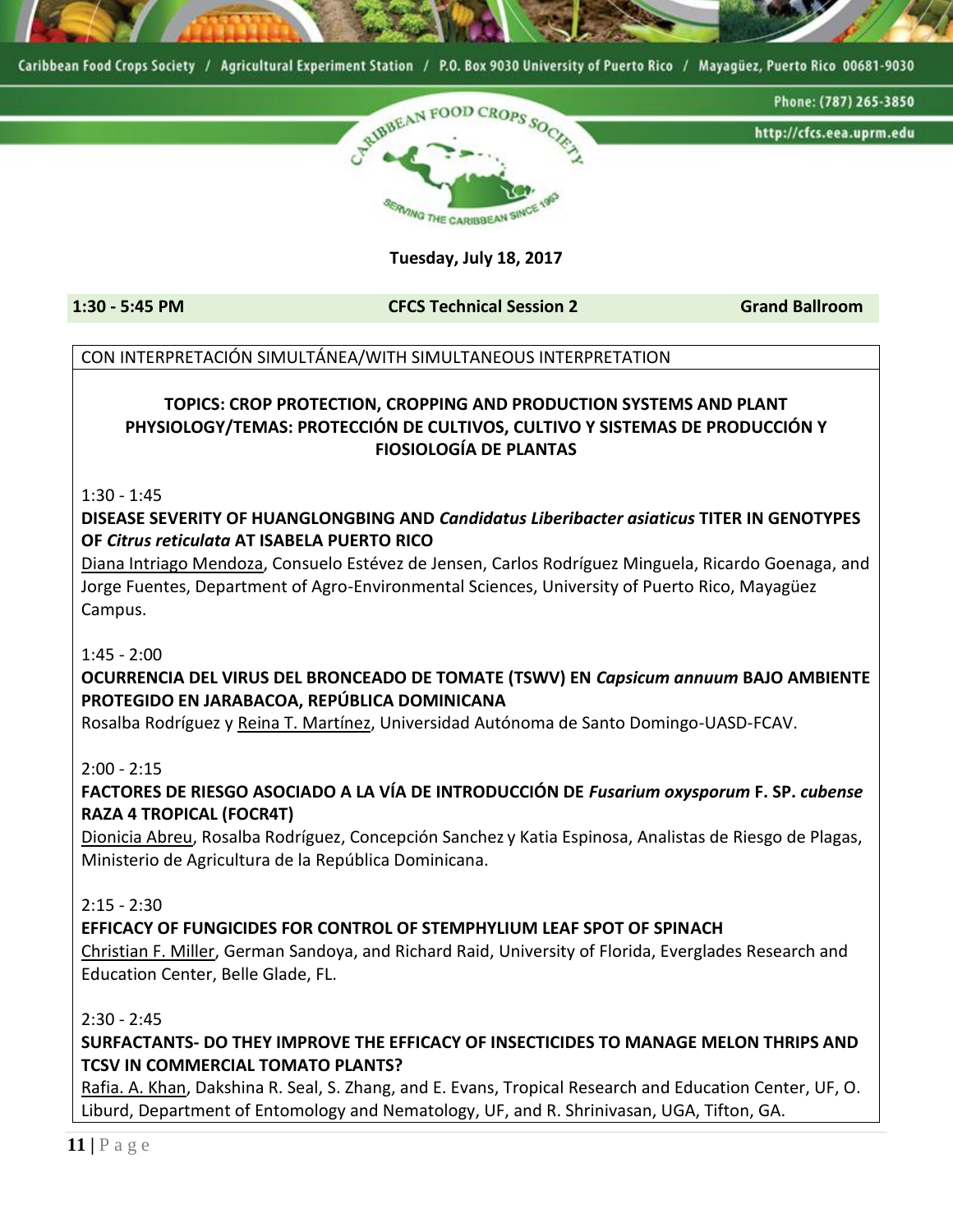



#### 2:45 - 3:00

**EFFICACY OF KAOLIN AS BIO-PESTICIDE IN SURINAME UNDER FIELD AND GREENHOUSE CONDITIONS** Jamillah Salarbaks and Lydia Ori, Anton de Kom University of Suriname.

#### **3:00 - 3:30 Coffee Break**

#### 3:30 - 3:45

**POPULATION FLUCTUATION OF** *Helicoverpa zea* **(BODDIE) AND** *Helicoverpa armigera* **(HÜBNER) (LEPIDOPTERA: NOCTUIDAE) IN PUERTO RICO**

Darío Trujillo and José Carlos Verle Rodrigues, University of Puerto Rico.

#### $3:45 - 4:00$

### **FUNCTIONAL DIVERSITY AND ITS ASSOCIATION WITH ENDOSYMBIONT ABUNDANCE IN TETRANYCHOIDEA MITES**

Oscar E. Ospina and José Carlos Verle Rodrigues, Center for Excellence in Quarantine & Invasive Species, UPR-Mayagüez.

#### 4:00 - 4:15

## **CLIMATE CHANGE AND ITS EFFECT ON BIOLOGY OF MELON THRIPS,** *Thrips palmi* **KARNY, AND COMMON BLOSSOM THRIPS,** *Frankliniella schultzei* **TRYBOM, (THYSANOPTERA: THRIPIDAE)**

Dakshina R. Seal, O. E. Liburd, R. A. Khan, Q. Wang, and E.A. Evans, University of Florida-IFAS, Tropical Research and Education Center, Homestead, FL 33031.

#### 4:15 - 4:30

**DEVELOPMENT OF AN IMPROVED INTEGRATED APPROACH FOR MANAGING THRIPS (THYSANOPTERA: THRIPIDAE) AND TOMATO CHLOROTIC SPOT VIRUS (TCSV) IN TOMATO FIELDS: 1. CHEMICAL CONTROL**

Rafia A. Khan, D. R. Seal, S. Zhang, and E. Evans, Tropical Research and Education Center, UF, O. Liburd, Department of Entomology and Nematology, UF, and R. Shrinivasan, UGA, Tifton, GA.

#### 4:30 - 4:45

**GREENHOUSE EVALUATION OF COCONUT COIR AS GROWING MEDIUM IN A DUTCH BUCKET SYSTEM** Puran Bridgemohan, Arjune Ramoutar, Shahinaz Mohammed, and Daniel Narinesingh, University of Trinidad and Tobago.

#### $4:45 - 5:00$

#### **WATER USE EFFICIENCY IN CAULIFLOWER USING OF MICRO-IRRIGATION AND FUZZY LOGIC TECHNIQUES**

Puran Bridgemohan, Nadine Sangster, and Geeta Debysingh, University of Trinidad and Tobago.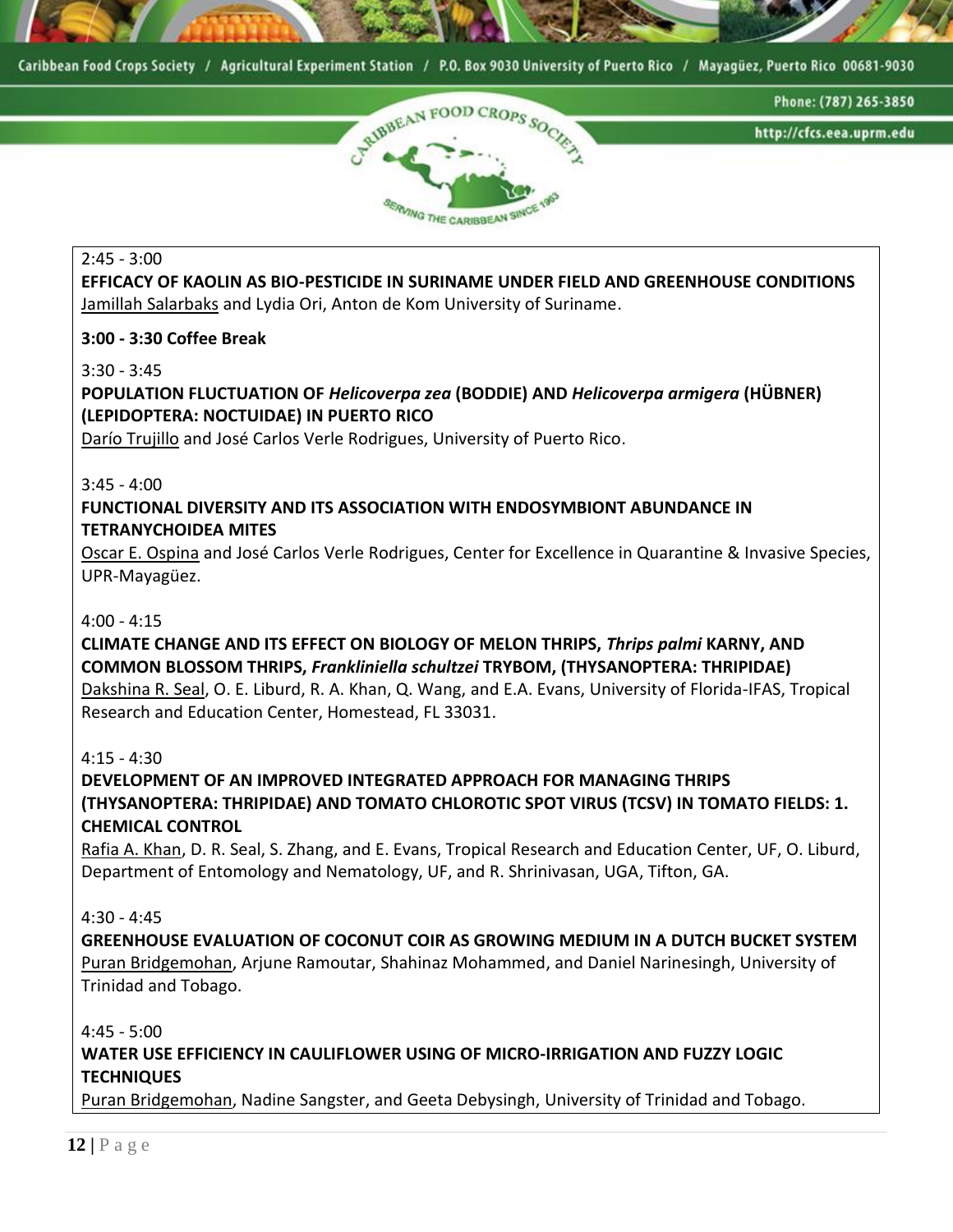



#### 5:00 - 5:15

**STUDIES OF PHYTOCHEMICALS, HEAVY METALS AND N.P.K. IN CRUDE LEAF EXTRACT OF** *Achyranthes aspera* **L.**

Gomathinayagam Subramanain, Brij B.Tewari, and G.Rekha, University of Guyana, Berbice Campus.

5:15 - 5:30

#### **PITAYA FLORAL DEVELOPMENT IN THE VIRGIN ISLANDS**

Samuel Joseph and Thomas W. Zimmerman, University of the Virgin Islands Agricultural Experiment Station.

5:30 - 5:45

**PERFORMANCE OF BANANAS AFTER HURRICANE MATTHEW IN NORTH ANDROS, BAHAMAS; CLIMATE SMART AGRICULTURE**

R. Parker, M. Hopkins, C. Fernandez, and M. D. Singh, Caribbean Agricultural Research and Development Institute (CARDI).

### **Wednesday, July 19, 2017 CFCS Agroecology Symposium Agroecological Farming in the Caribbean: Myth or Reality**

**8:00 - 12:30 PM Agroecology Symposium Grand Ballroom**

CON INTERPRETACIÓN SIMULTÁNEA/WITH SIMULTANEOUS INTERPRETATION 8:00 - 8:15 Welcome Remarks: Dr. Héctor Tavárez, University of Puerto Rico, Río Piedras, PR

8:15 - 9:00

**Desarrollo de líderes/académicos en agroecología en el Caribe a través de programas interdisciplinarios**

**Development of academic leaders in agroecology in the Caribbean through interdisciplinary programs**

**Keynote Speaker: Dr. Nilsa A. Bosque-Pérez**, University Distinguished Professor, University of Idaho.

9:00 - 9:30 Open discussion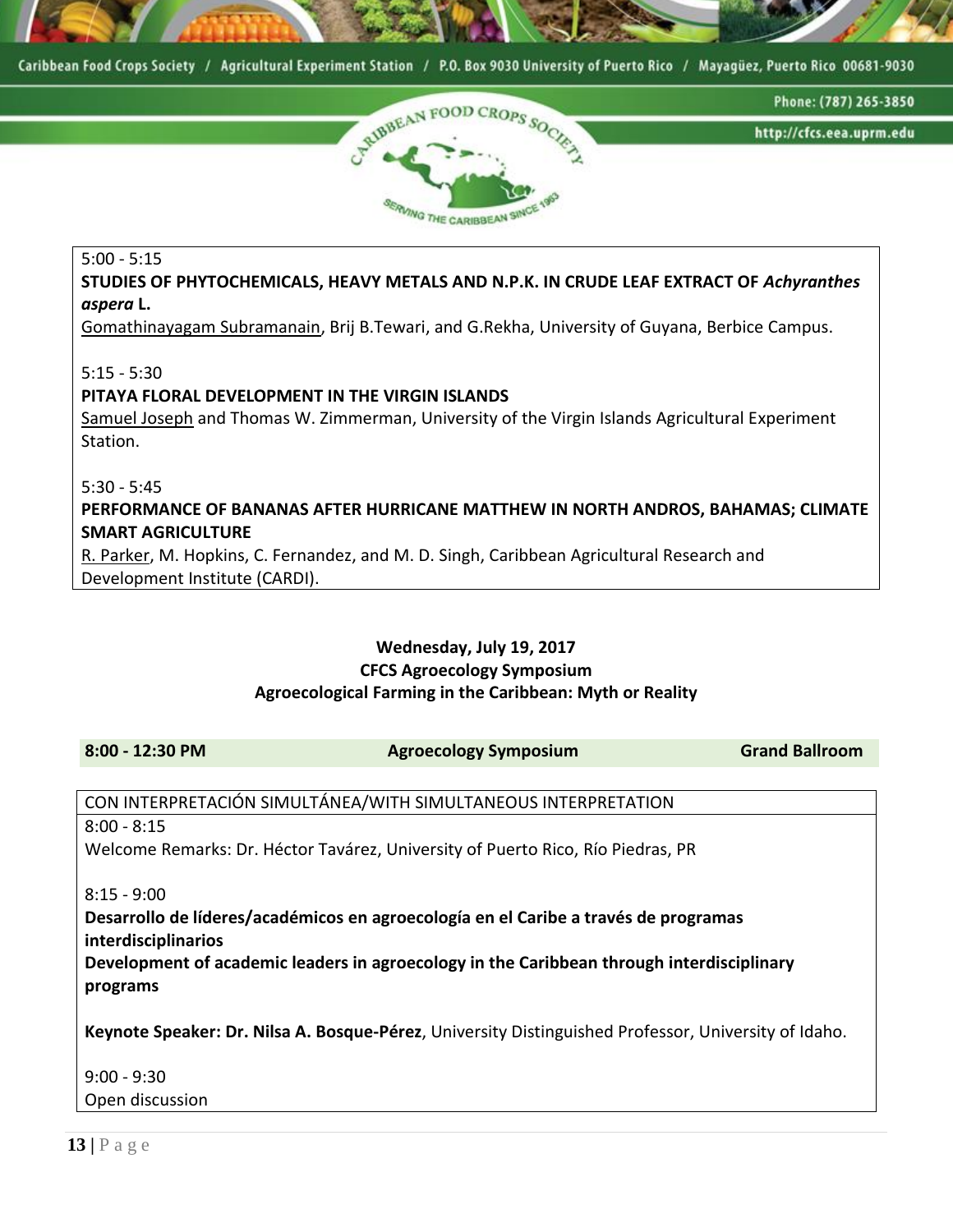



9:30 - 9:45

**ASSESSMENT OF TRANSITION TOWARD CLIMATE-SMART AGRICULTURE IN GUADELOUPE** 

Stan Selbonne and Jean-Marc Blazy, Institut National de Recherche Agronomique (INRA).

9:45 - 10:00

**ADDRESSING THE NEED FOR INTERDISCIPLINARY AND INTERNATIONAL RESEARCH TRAINING IN GLOBAL AGROECOSYSTEMS AT THE UNIVERSITY OF FLORIDA**

Diane L. Rowland and Romain M. Gloaguen, University of Florida.

#### 10:00 - 10:15

**POPULATION DISTRIBUTION, PHENOLOGY, AND PROPAGATION OF** *Buxus vahlii* **AND** *Catesbaea melanocarpa***; TWO FEDERALLY ENDANGERED NATIVE TREES**

Michael Morgan and Thomas W. Zimmerman. University of Virgin Islands Agricultural Experiment Station.

#### 10:15 - 10:30

**SURVEY OF NATIVE BIOLOGICAL CONTROL AGENTS AGAINST THE COFFEE BERRY BORER**  *Hypothenemus hampei*

José M. García Peña and José C. Verle Rodrigues**.** Department of Biology, UPR-Río Piedras, Center for Excellence in Quarantine & Invasive Species, Agricultural Experimental Station-Río Piedras.

#### **10:30 - 11:00 Coffee Break**

11:00 - 11:15

#### **SARGASSUM SEAWEED MULCH EFFECTS IN POTTED TOMATO PLANTS**

Kaeiron Saunders and Francis López. The University of the West Indies, Cave Hill Campus, Barbados.

11:15 - 11:30

**NATURAL MULCHES AND THEIR POTENTIAL NITRIFICATION INHIBITOR EFFECTS**

Andrea K. Veira and Francis B. López. The University of the West Indies, Cave Hill Campus, Barbados.

11:30 - 11:45

**FLUCTUACIÓN POBLACIONAL DE LA PALOMILLA DEL REPOLLO,** *Plutella xylostella* **(L.) (LEPIDOPTERA: PLUTELLIDAE), Y SU PARASITOIDE** *Diadegma insulare* **CRESSON (HYMENOPTERA: ICHNEUMONIDAE) BAJO LA INFLUENCIA DE TRATAMIENTOS COMERCIALES Y SELECTIVOS**

Laura D. López F., Manuel de Jesús Sosa A. y Colmar Serra. Diversificación Agrícola, Universidad Nacional Pedro Henríquez Ureña; Instituto Dominicano de Investigaciones Agropecuarias y Forestales.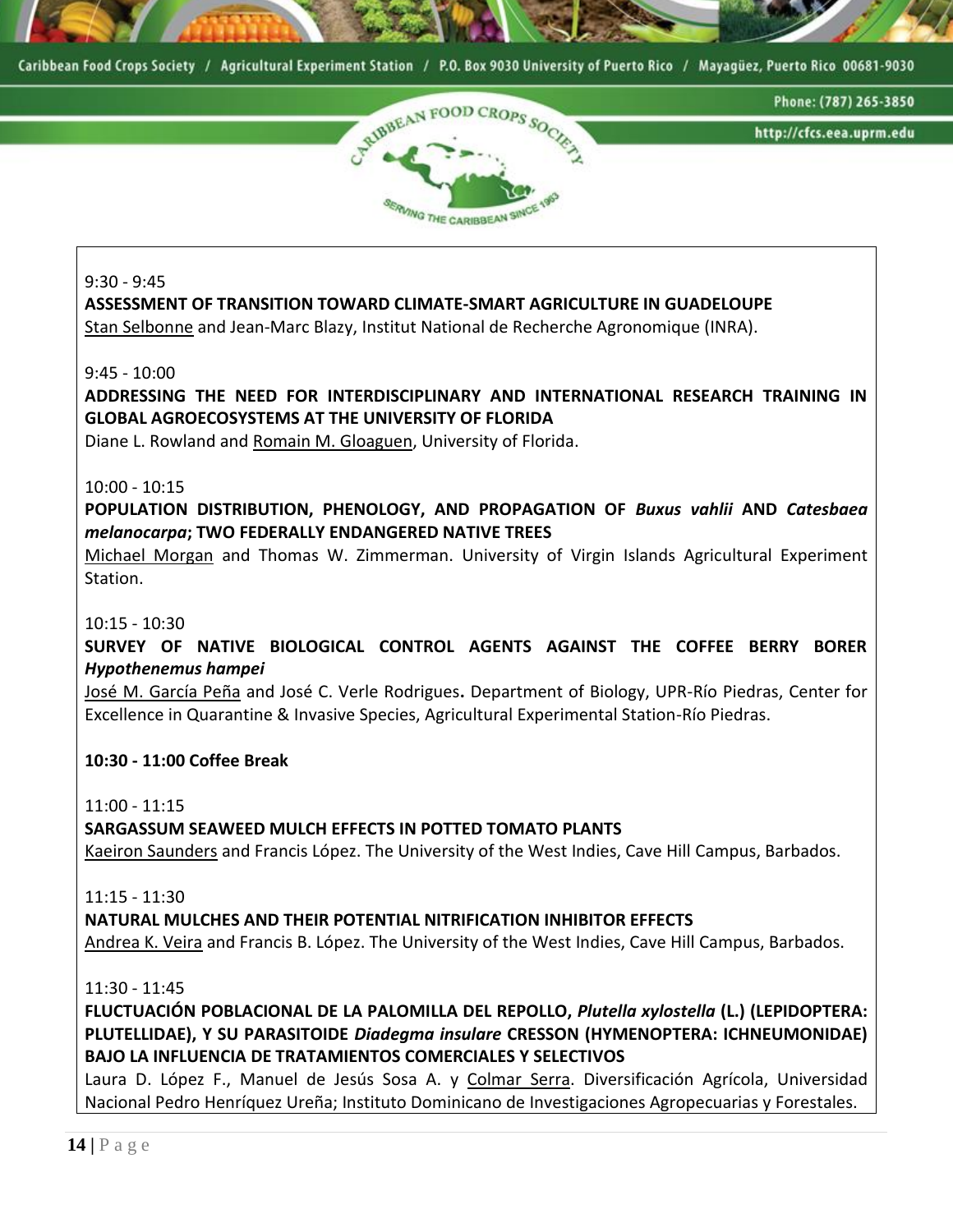



#### 11:45 - 12:00 N

**EFFECTS OF PESTICIDES ON SELECTED SOIL BACTERIA IN POT EXPERIMENTS ON RICE (***Oryza sativa* **VAR. G98-135) USING SOIL COLLECTED FROM RICE FIELDS (MAHAICA)** 

Munesh Chowbay, Sirpaul Jaikishun, and Abdullah A. Ansari. Department of Biology, University of Guyana, Georgetown, Guyana.

#### 12:00 - 12:15

**IMPROVING SOCIAL-ECOLOGICAL RESILIENCE TO CLIMATE CHANGE THROUGH SILVICULTURE IN PUERTO RICO'S NOVEL FORESTS**

Oscar J. Abelleira Martínez, University of Puerto Rico, Mayagüez Campus.

#### 12:15 - 12:30

**NEW BACHELOR´S DEGREE IN SUSTAINABLE AGRICULTURE AT THE UNIVERSITY OF PUERTO RICO-UTUADO**

Olgaly Ramos, Mariangie Ramos, Marisol Dávila, Freddie Pérez, Carlos Semidei, Andre Sanfiorenzo, and Eladio González. University of Puerto Rico, Utuado Campus.

#### **Wednesday, July 19, 2017**

**1:30 - 5:30 PM CFCS Technical Session 3 Grand Ballroom**

#### CON INTERPRETACIÓN SIMULTÁNEA/WITH SIMULTANEOUS INTERPRETATION

**TOPICS: AGRICULTURAL EDUCATION, AGRICULTURAL ECONOMICS, EXTENSION AND COMMUNITY DEVELOPMENT/TEMAS: EDUCACIÓN AGRÍCOLA, EXTENSIÓN Y DESARROLLO COMUNITARIO**

1:30 - 1:45

**PROMOTING COMMUNITY SUPPORTED AGRICULTURE (CSA) TO ENSURE LOCAL SUSTAINABLE FOOD PRODUCTION SYSTEMS** 

Henry R. Ori, Anton de Kom University of Suriname.

1:45 - 2:00

**THE IMPACT OF SKILLS TRAINING ON THE PERFORMANCE OF MICRO AND SMALL ENTERPRISES SERVICED BY THE SMALL BUSINESS BUREAU IN GUYANA: A CASE STUDY OF THE AGRICULTURAL TRAINING PROVIDED BY THE CRITCHLOW LABOUR COLLEGE**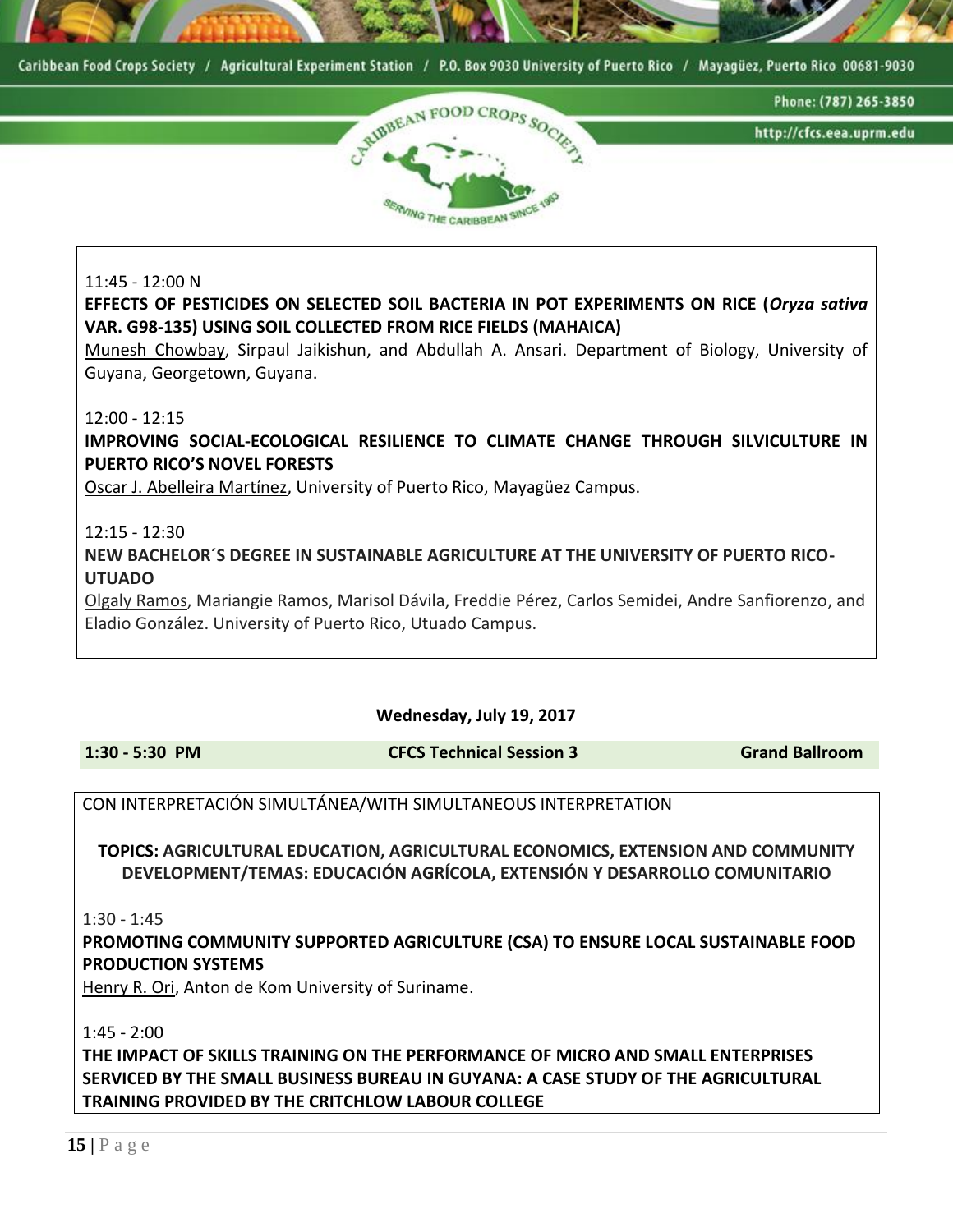



Bissasar Chintamanie and Audrey Gomes, Critchlow Labour College, Wolford Avenue, Georgetown, Guyana**.**

#### 2:00 - 2:15

**GROWING AGRICULTURE IN THE BAHAMAS THROUGH REGIONAL PARTNERSHIPS - THE CARDI ROLE** M. D. Singh, G. Eneas, and B. Clarke, Caribbean Agricultural Research and Development Institute (CARDI).

#### $2:15 - 2:30$

#### **PROSPECTS AND CHALLENGES FOR VEGETABLE PRODUCTION IN SOUTH FLORIDA**

Qingren Wang and Dakshina Seal, [UF/IFAS Miami-Dade Extension and UF/IFAS Tropical Research and](mailto:qrwang@ufl.edu)  [Education Center.](mailto:qrwang@ufl.edu)

#### 2:30 - 2:45

### **CARACTERIZACIÓN DE CAMBIOS EN LA ESTRUCTURA DE PRODUCCIÓN Y MERCADO DE CAFÉ EN PUERTO RICO**

Carmen Álamo, Carlos Flores, Miguel Monroig y Wigmar González, University of Puerto Rico, Mayagüez Campus.

#### 2:45 - 3:00

#### **THE CONCEPTUALIZATION OF A BROILER DUCK CONTRACT FARMING PROTOCOL FOR TRINIDAD AND TOBAGO**

Elizabeth N. Mc Lean-Tikasingh, Gary W. Garcia, and Cicero H.O. Lallo, The Open Tropical Forage-Animal Production Laboratory (OTF-APM), The Department of Food Production, Faculty of Food and Agriculture, The University of the West Indies.

#### **3:00 - 3:30 Coffee Break**

#### 3:30 - 3:45

#### **THE INFLUENCE OF ICT ON SUSTAINABLE AGRICULTURE IN SURINAME: THE CASE OF DISTRICT WANICA**

Dinesh Mohan, Lydia Ori, Ranoe Mangal, and Henry Ori, Anton de Kom University of Suriname.

3:45 - 4:00

**ROLE OF VETERANS AND BEGINNING FARMERS IN AGRICULTURE AND FOOD SECURITY** Mahadev G. Bhat, Nina Jungman, and Krish Jayachandran, Florida International University.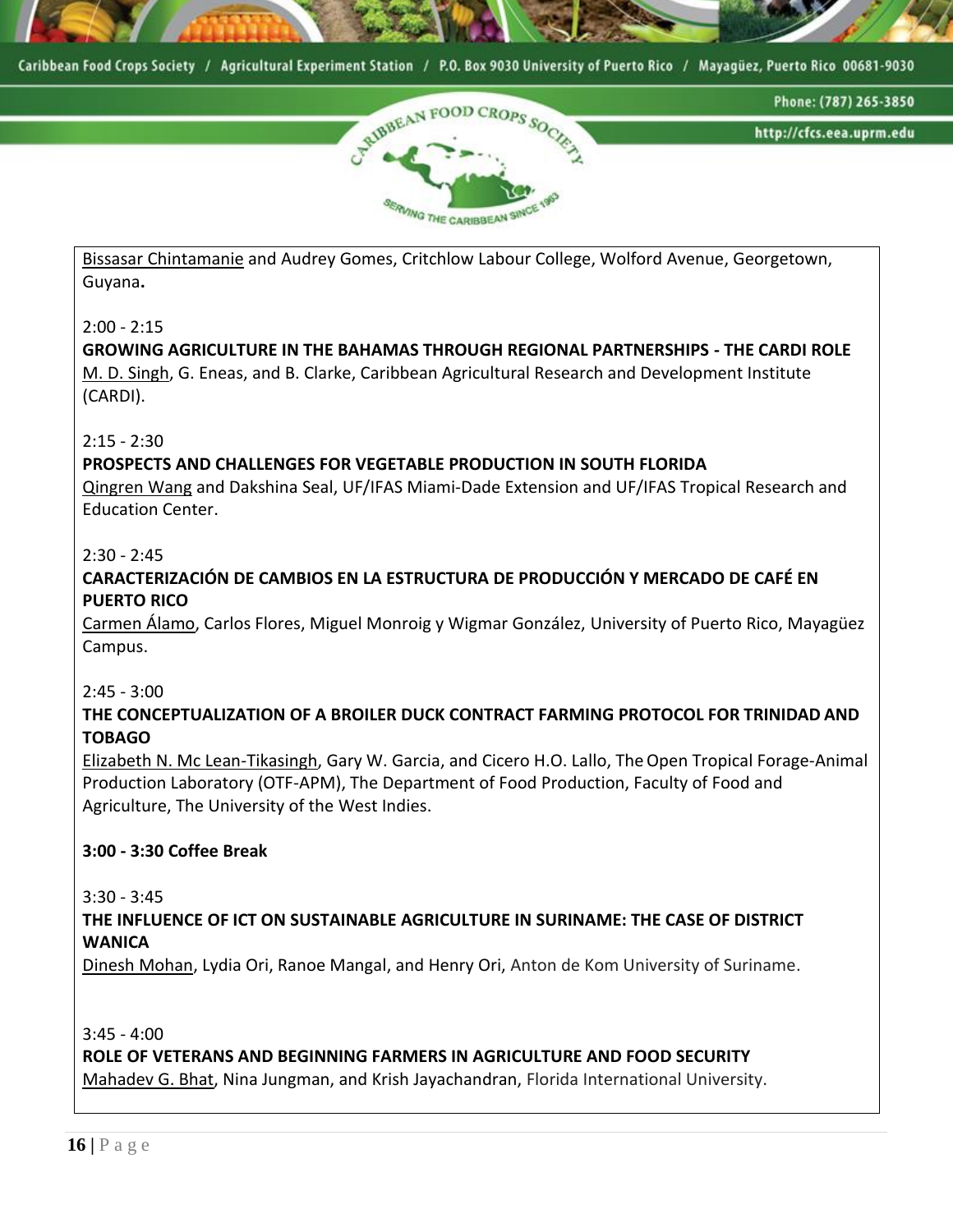



#### 4:00 - 4:15

### **THE ROLE OF THE WORKING CLASS IS ADDRESSING CLIMATE CHANGE AND FOOD SECURITY: THE ROLE OF THE GTUC IN THE GREEN ECONOMY- GUYANA'S PERSPECTIVES**

Bissasar Chintamanie and Lincoln Lewis, Critchlow Labour College, Wolford Avenue, Thomas Lands, Georgetown, Guyana.

### **TOPICS: AGRICULTURAL BIOTECHNOLOGY AND PLANT BREEDING/TEMAS:BIOTECNOLOGÍA AGRÍCOLA Y MEJORAMIENTO DE PLANTAS**

4:15 - 4:30

#### **RICE BREEDING IN GUYANA: CURRENT STATUS, FUTURE PROSPECTS**

Mahendra. Persaud, D. Mc Gowan, V. Henry, J. Persaud, S. Abel, R. Persaud, G. Payman V. Baharally, and N. Singh, Guyana Rice Development Board, Rice Research Station, Burma, Guyana.

#### 4:30 - 4:45

### **COMPORTAMIENTO DE HÍBRIDOS DE MAÍZ (***Zea mays* **L.), BAJO LAS CONDICIONES AGROCLIMÁTICAS DEL VALLE DE SAN JUAN, REPÚBLICA DOMINICANA**

Juan Ramón Cedano, Víctor Manuel Landa y José Richard Ortiz, Instituto Dominicano de Investigaciones Agropecuarias y Forestales (IDIAF).

4:45 - 5:00

#### **EVALUATION OF 21 CUCUMBER CULTIVARS FOR DOWNY MILDEW RESISTANCE IN THE VIRGIN ISLANDS**

Augustus Laurencin Jr., Stafford M.A. Crossman, Vanessa Forbes, Carlos Montilla, and Thomas W. Zimmerman, University of the Virgin Islands Cooperative Extension Service and Agricultural Experiment Station.

5:00 - 5:15

**THE USE OF MEDICINAL PLANTS IN MEDICAL BIOTECHNOLOGY TO COMBAT CLIMATE CHANGE IN GUYANA: TOWARDS SETTING UP OF GERMPLASM AND TESTING FACILITY: UNLOCKING GUYANA'S' POTENTIAL**

Bissasar Chintamanie and Rudy Small, Critchlow Labour College, Wolford Avenue, Thomas Lands, Georgetown, Guyana.

5:15 - 5:30

### **OVERVIEW OF FOOD SAFETY PROGRAMS AT THE US DEPARTMENT OF AGRICULTURE NATIONAL INSTITUTE OF FOOD AND AGRICULTURE**

Isabel Walls, US Department of Agriculture National Institute of Food and Agriculture.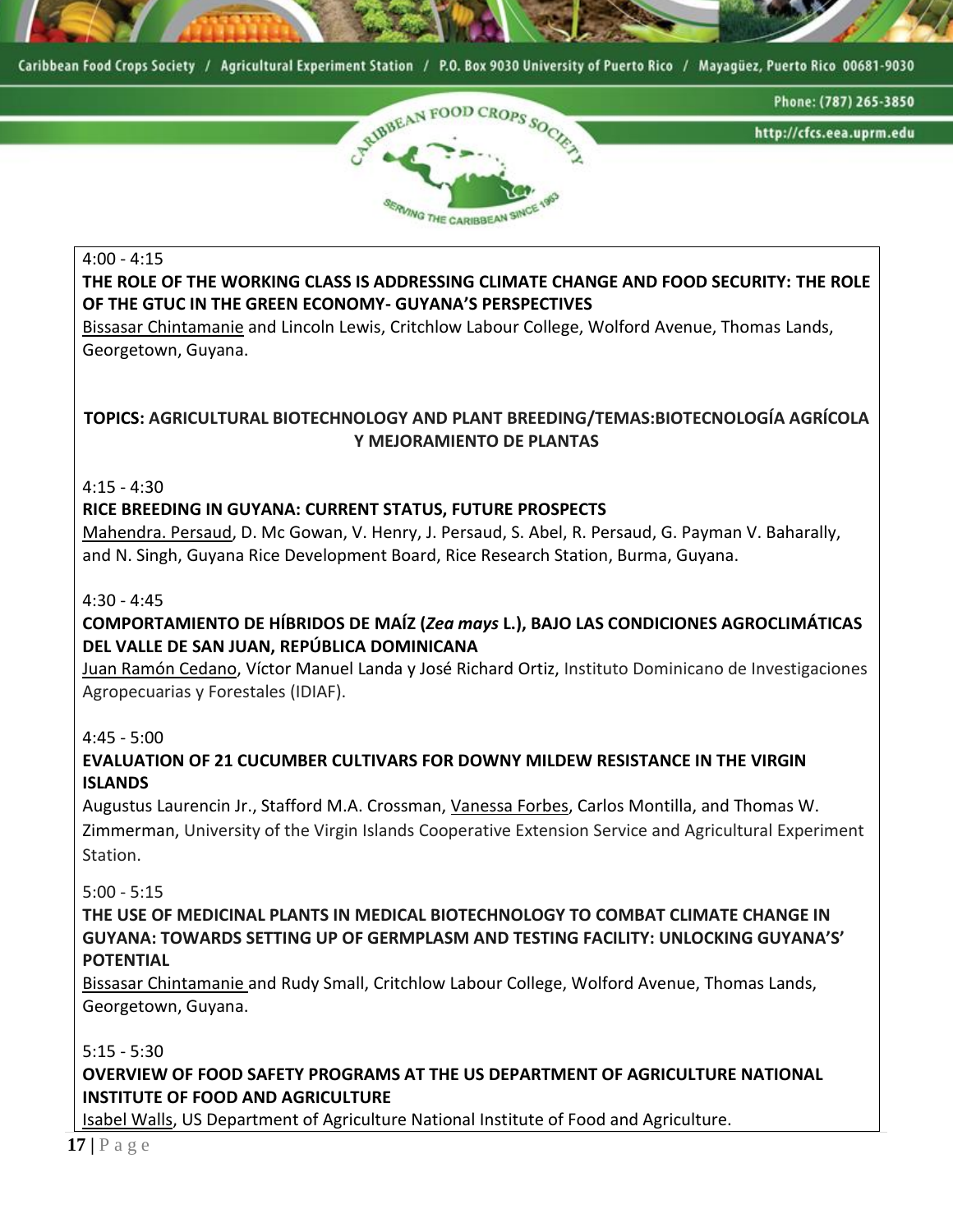

**Thursday, July 20, 2017**

### **Farmer's Forum, Grand Ballroom (Moderator, Agro. Pedro Vivoni)**

| 8:00 - 8:15 AM   | Agro. Pedro Vivoni, Action and Agricultural Reform, Inc. Introduction to the<br>Current Food and Agricultural Situation in Puerto Rico        |
|------------------|-----------------------------------------------------------------------------------------------------------------------------------------------|
| 8:15 - 8:30 AM   | Agro. Héctor I. Cordero, Puerto Rico Farmer's Association. Current Situation of<br>the Dairy Industry in Puerto Rico                          |
| 8:30 - 8:45 AM   | Agro. Pablo Jiménez, College of Agronomists of Puerto Rico<br>Current Legislation that Impact the Food and Agricultural Sector of Puerto Rico |
| 8:45 - 9:00 AM   | Agricultural Biotechnology Industry: Ms. Beatriz Carrión, Puerto Rico Agricultural<br><b>Biotechnology Industry Association (PRABIA)</b>      |
| $9:00 - 9:15$ AM | Mr. Luis Curbelo, Production and Marketing of Puerto Rican Quality Coffee                                                                     |
| 9:15 - 9:30 AM   | Coffee Cluster: Mr. German Negrón, Puerto Rico Coffee Roasters                                                                                |
| 9:30 - 10:00 AM  | Dr. René Soto, President, Puerto Rico Farmers and Growers<br>New Agroindustrial Economic Development Initiatives                              |
| 10:00 - 10:30 AM | <b>Coffee Break</b>                                                                                                                           |
| 10:30 - 10:45 AM | Ornamental Cluster: Agro. Héctor Santiago, Cali Nursery                                                                                       |
| 10:45 - 11:00 AM | Vegetable Cluster: Mr. Carlos González, González Farms                                                                                        |
| 11:00 - 11:15 AM | Tropical Fruits Cluster: Agro. Peter Hernández, Martex Farms                                                                                  |
| 11:15 - 11:30 AM | Plantain Cluster: Agro Reinaldo Feliciano                                                                                                     |
| 11:30 - 12:00 PM | Mr. Ángel Santiago, Executive Vice President, Caribbean Produce Exchange, Inc.<br>Alliances From the Farm to the Table.                       |
| 12:00 - 1:30 PM  | Lunch (on your own)                                                                                                                           |

**18 |** P a g e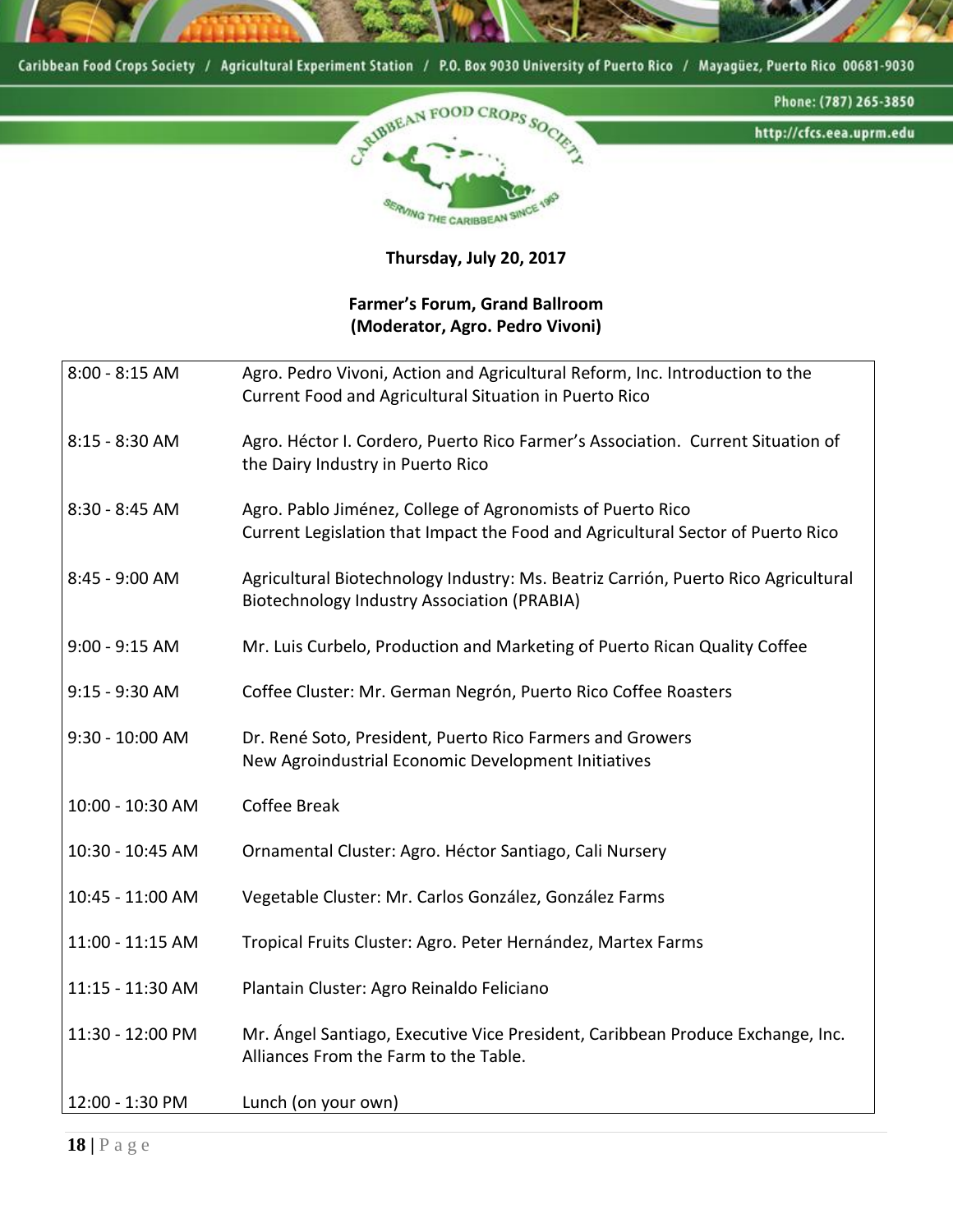



1:30 - 3:30 PM **CFCS, USDA-NIFA SPECIAL WORKSHOP: INTRODUCTION TO THE FOOD SAFETY MODERNIZATION ACT (FSMA) - WHAT YOU SHOULD BE AWARE OF (Moderator, Isabel Walls)** 

- 1:00 1:15 PM Welcome and Introductions, Isabel Walls
- 1:15 1:40 PM Overview of FSMA – Divya Jaroni What is the new law? Why is it historic? Laws vs. regulations. How rules are developed. Expected inspection, compliance and response. What are the proposed regulations and who needs to pay attention to each one? Definitions of small and very small operations. Cover preventive control for animal food rule, third party accreditation rule and sanitary transport rules briefly.
- 1:40 2:15 PM Introduction to the Produce Safety Rule – Kristin Woods Who and what is covered? What standards are being established? In depth on water and manure proposals. Recordkeeping, compliance dates. Intro to PSA standardized curricula and workshop
- 2:15 2:50 PM Introduction to the Preventive Controls for Human Foods Rule – Matt Taylor Who and what is covered? Definition of a "Food Facility", primary, and secondary activities farms. What standards are being established? In depth on differences between HACCP and PCHF? Recordkeeping, compliance dates. Intro to FSPCA PCQI standardized curricula and workshop
- 2:50 3:10 PM Coffee Break
- 3:10 3:40 PM Introduction to Foreign Supplier Verification Program – Michelle Danyluk Who and what are covered by the FSVP? What expectation will an importer have of his suppliers? What needs to go into this? Introduction to the FSVP standardized curricula and workshop.
- 3:40 4:00 PM Introduction to the Produce Safety Network – Trevor Gilbert and Diane Ducharme Who and what are the PSN? How can it help me?
- 4:00 4:30 PM FSMA in Puerto Rico: Food Industry Perspectives and Challenges – Damarys Del Castillo Overview the industry perspective on FSMA, challenges and opportunities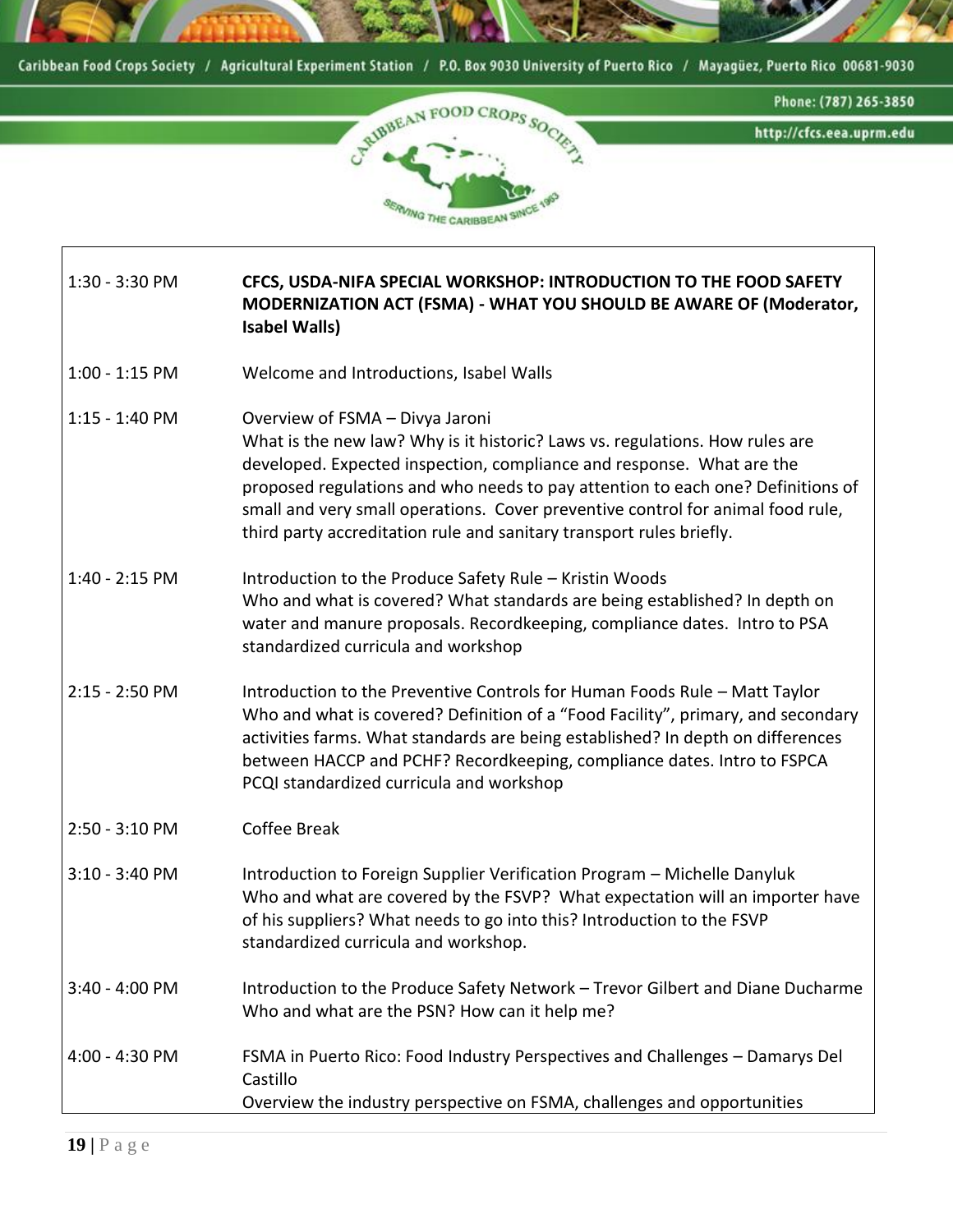



4:30 - 5:00 PM Questions and Discussion CFCS General Members Meeting

3:30 - 5:00 PM CFCS Member's Meeting

#### **POSTER SESSION**

### **Tuesday, July 18, 2017 7:00 PM**

### **TOPICS: SOIL NUTRITION, SOIL-WATER RELATIONS /TEMAS: NUTRICIÓN DEL SUELO, RELACIONES SUELO-AGUA**

### **P1: FITORREMEDIACIÓN DE LIXIVIADOS, CONTROL DE EROSIÓN Y ESTABILIZACIÓN DE TALUDES CON VETIVER (***Chrysopogon zizanioides* **L***.***) EN FAJARDO, PUERTO RICO**

**Eric E. Rivera Santiago** and Luis Pérez Alegría, Universidad de Puerto Rico, Recinto de Mayagüez.

### **P2: RICE (***Oryza sativa***) YIELD RESPONSE TO FERTILIZER-N IN SOILS OF THE LAJAS VALLEY Juan G. Rodríguez-Monsegur**, David Sotomayor-Ramírez, Lucas Avilés, and Anthony Rivera, University of Puerto Rico.

## **P3: NITROGEN FERTILIZER AND COWPEA (***Vigna unguiculata***) COVER-CROP ROTATION EFFECTS ON INBRED MAIZE (***Zea mays* **L.) YIELD IN GUAYAMA PUERTO RICO**

**Ada L. Vilches-Ortega**, David Sotomayor-Ramírez, and Ricardo Barnes, University of Puerto Rico.

### **P4: EFECTO DE MEZCLAS DE CULTIVOS DE COBERTURA SOBRE PARÁMETROS DE CALIDAD DE SUELOS DE UN OXISOL**

**Annelisse Ramos Pérez**1, Julia M. O'Hallorans, Miguel A. Muñoz y Elide Valencia, Universidad de Puerto Rico. *Miguel and Aurora Lugo Caribbean Food Crops Society Student Scholar.*

### **P5: METABOLISMO BÉNTICO EN SEDIMENTOS DE DRENAJES EN LA CUENCA DEL VALLE DE LAJAS, PUERTO RICO**

**Paloma Rodríguez**, David Sotomayor Ramírez, Gustavo Martínez y Carlos Santos, Universidad de Puerto Rico.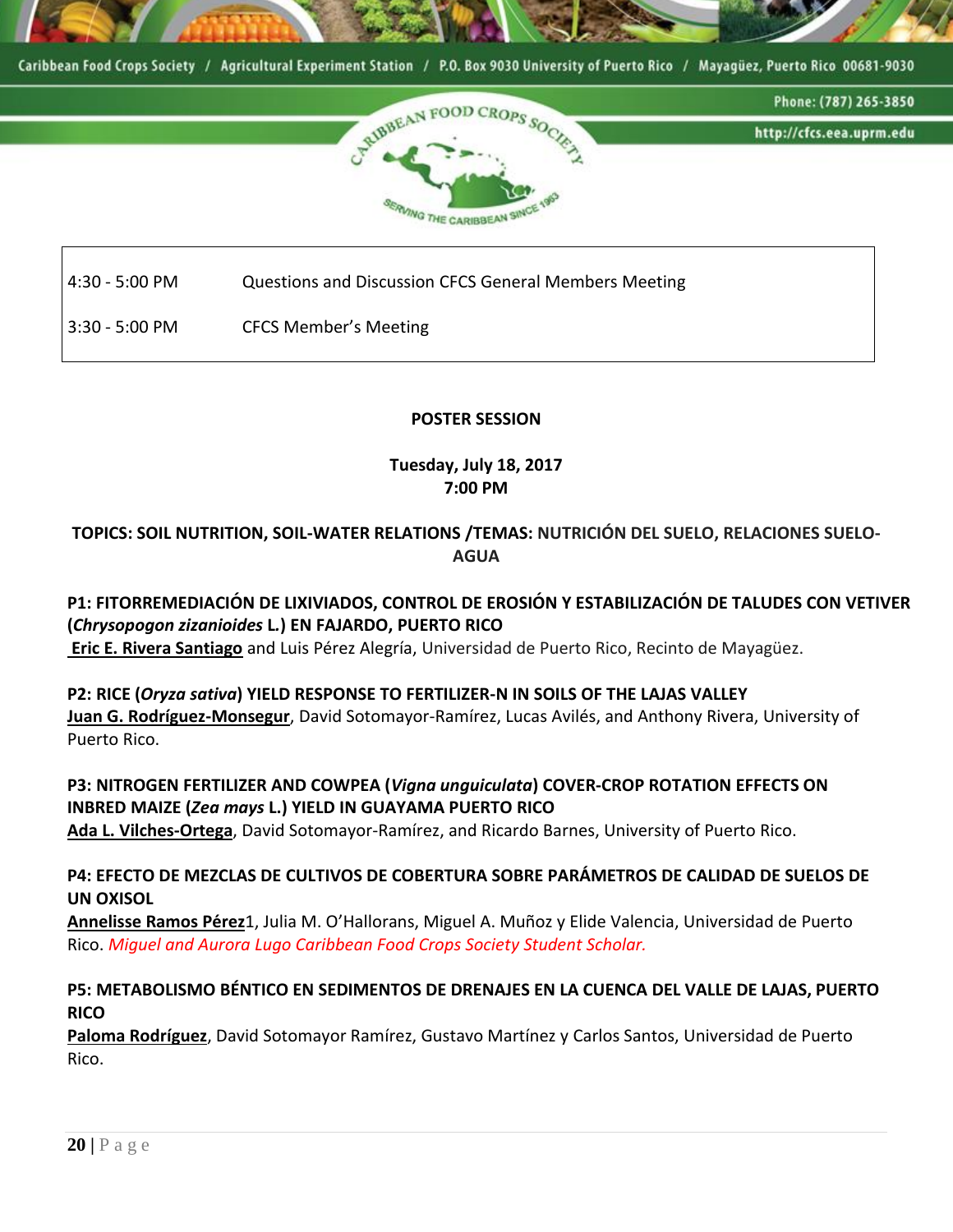



**TOPICS: ANIMAL PRODUCTION, MILK AND BYPRODUCTS/ TEMAS: PRODUCCIÓN ANIMAL, LECHE Y SUBPRODUCTOS**

## **P6: A COMPARATIVE LOOK INTO MILK CHEMICAL COMPOSITION, DRAMANSKI SCORE AND MILK YIELD OF DAIRY CATTLE AND WATER BUFFALOS IN MID LACTATION**

**Andell Edwards** and Louis Farrel, University of Trinidad and Tobago.

### **P7: EVALUATION OF A SUPPLEMENTATION WITH FERMENTATION PRODUCTS AND DIGESTIVE ENZYMES IN THE WEIGHT GAIN OF JERSEY AND HOLSTEIN CALVES UNDER TROPICAL CONDITION Melissa Vaz-Ramírez**, Jaime E. Curbelo-Rodríguez, and Guillermo Ortiz-Colón, Universidad de Puerto Rico.

### P8: SURVEY OF CALF MANAGEMENT AND BIOSECURITY PRACTICES IN NORTH, NORTHWESTERN AND **WESTERN PUERTO RICAN DAIRY FARMS**

**Mónica Colón**, Luis C. Solórzano, and Abner Rodríguez, University of Puerto Rico.

### **P9: SURVEY OF GENERAL MANAGEMENT OF DAIRY FARMS IN NORTH, NORTHWESTERN AND WESTERN PUERTO RICO**

**Mónica Colón**, Luis C. Solórzano, and Abner Rodríguez, University of Puerto Rico.

### **P10: USO DE LA OPUNTIA COMO ALTERNATIVA FORRAJERA PARA MITIGAR LOS EFECTOS PROVOCADOS POR EL CAMBIO CLIMÁTICO EN LOS SISTEMAS DE PRODUCCIÓN GANADERA DE LA REPÚBLICA DOMINICANA**

**Víctor José Asencio Cuello**, Gregorio García Lagombra, Joaquín Caridad del Rosario y Manuel Atiles Peguero Mateo, Instituto Dominicano de Investigaciones Agropecuarias y Forestales (IDIAF).

### **P11: COMPARISON OF MILK YIELDS OF TWO HOLSTEIN COWS OVER FIVE LACTATIONS UNDER A SEMI INTENSIVE MANAGEMENT SYSTEM- A CASE STUDY**

**Angelisah Khan**, Aphzal Mohammed, and Puran Bridgemohan, The University of Trinidad and Tobago.

### **TOPICS: FOOD SAFETY, PROCESSSING AND NUTRITION/ TEMAS: SEGURIDAD DE ALIMENTOS, PROCESAMIENTO Y NUTRICIÓN**

### **P12: COMPARISON OF EXTRACTION METHODS FOR MORINGA OIL**

**Puran Bridgemohan** and Amirah Khan, University of Trinidad and Tobago.

### **P13: IMPROVING POST PROCESSING QUALITY OF PEPPER MASH**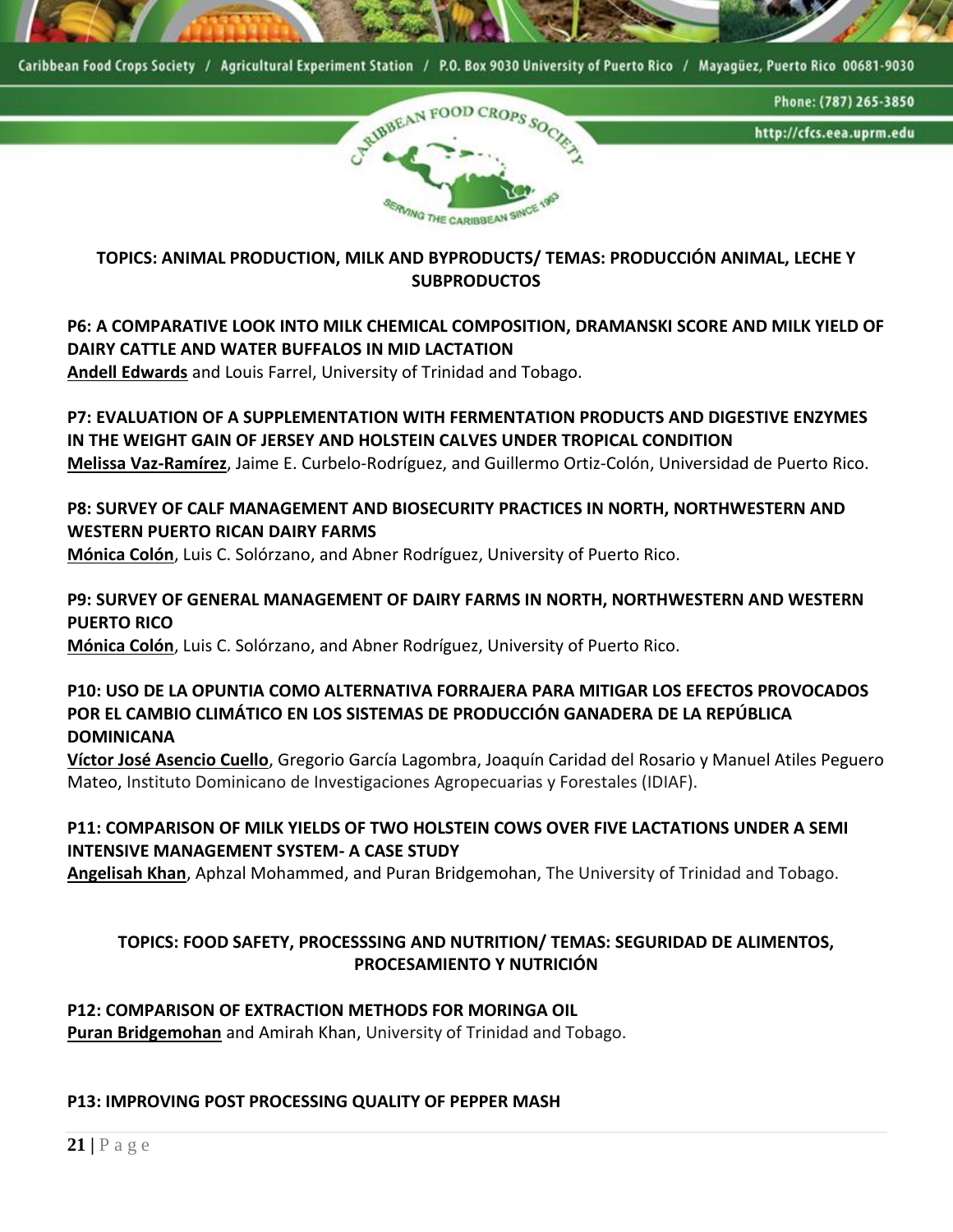

CALIBBEAN FOO Phone: (787) 265-3850 http://cfcs.eea.uprm.edu **WING THE CARIBBEAN ST** 

**Vashael Dadbahal** and Puran Bridgemohan, University of Trinidad and Tobago.

### **P14: ASSESSING THE EFFECTIVENESS OF SANITIZER SPRAY AND ROLLER TREATMENT ON REDUCING THE POPULATION OF A FIVE-STRAIN SALMONELLA COCKTAIL ON MANGO SURFACES**

**Xinyue Wang** and Michelle D. Danyluk, Citrus Research and Education Center, University of Florida.

### **TOPICS: CROP PROTECTION, CROPPING AND PRODUCTION SYSTEMS AND PLANT PHYSIOLOGY/ TEMAS: PROTECCIÓN DE CULTIVOS, CULTIVO Y SISTEMAS DE PRODUCCIÓN Y FIOSIOLOGÍA DE PLANTAS**

### **P15: PRODUCCIÓN DE SEMILLA E INFLUENCIA DE TEMPERATURA SOBRE EL VALOR NUTRICIONAL DE LA SEMILLA DE SOYA FORRAJERA [Glycine max (L.) MERR.]**

**Diana Álvarez Vargas**, Elide Valencia, Marií L. Plaza y Suzika Pagán Riestra, Universidad de Puerto Rico. *Miguel and Aurora Lugo Caribbean Food Crops Society Student Scholar.*

### **P16: CONTAINER VOLUME LIMITS CITRUS LINER HEIGHT AND DIAMETER**

**Dania Rivera Ocasio,** University of Puerto Rico.

### **P17: EVALUACIÓN DE LA CHINA VALENCIA CAMPBELL (***Citrus x aurantium cv***.) INJERTADO EN TRES DIFERENTES PATRONES EN UN OXISOL EN PUERTO RICO**

**Doris M. Laguer Martínez**, Rebecca Tirado-Corbalá, Alejandro Segarra-Carmona, Consuelo Estéves de Jensen y Dania Rivera-Ocasio, Universidad de Puerto Rico.

**P18: MANAGEMENT TOOLS FOR BACTERIAL DISEASE IN ORNAMENTAL PLANTS** Georgina Sanahuja Solsona, **Michelle Samuel-Foo**, and Edward Evans, University of Florida.

### **P19: FLORIDA COOPERATIVE AGRICULTURAL PEST SURVEY**

**Eric LeVeen** and Leroy Whilby, FDACS-Plant Industry.

**P20: MANAGEMENT OF TROPICAL SUBTROPICAL GENETIC RESOURCES AT THE TROPICAL AGRICULTURE RESEARCH STATION, MAYAGÜEZ, PUERTO RICO**

**Tomás Ayala- Silva** and Ricardo Goenaga, USDA-ARS Tropical Agriculture Research Station, Mayagüez, Puerto Rico.

### **P21: PHYTOSANITARY IRRADIATION FOR THE EGGS OF THE SOUTH AMERICAN FRUIT FLY,** *Anastrepha fraterculus* **(DIPTERA: TEPHRITIDAE)**

**Thiago Mastrangelo**, Maylen G. Pacheco, María L. Z. Costa, and Víctor Botteon, Centro de Energia Nuclear na Agricultura da Universidade de São Paulo (CENA/USP).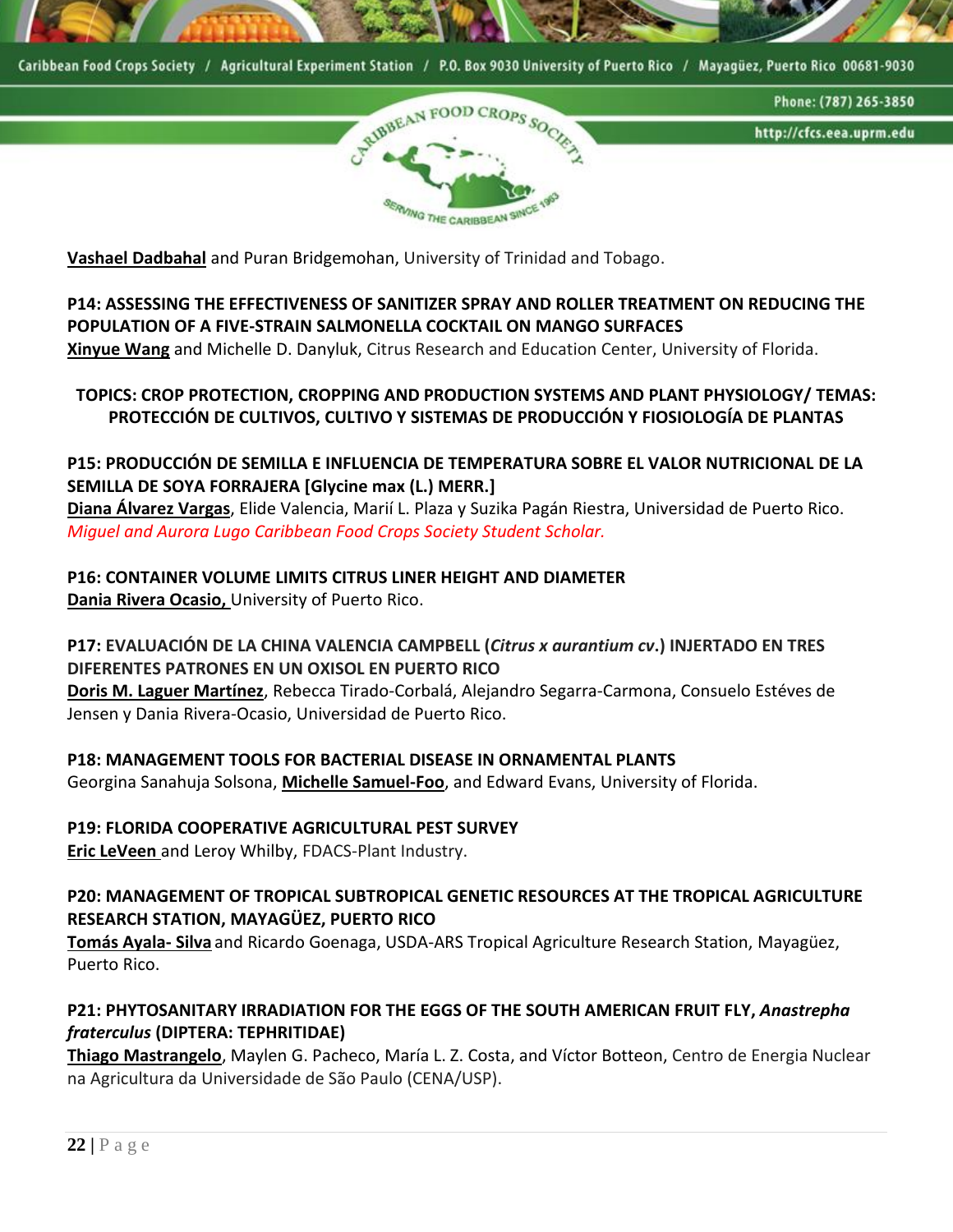



**P22: GENETIC DIVERSITY AND POPULATION STRUCTURE OF THE AMERICAN COTTON BOLLWORM**  *Helicoverpa zea* **(LEPIDOPTERA: NOCTUIDAE) IN PUERTO RICO COMPARED WITH SOUTH AMERICAN SAMPLES** 

**Rogerio M. Gonçaves**, J. Everling, T.Mastrangelo, J.C.V. Rodrigues, and A.M.L. Azeredo-Espin, Center for Molecular Biology and Genetic Engineering, State University of Campinas.

**TOPICS: AGRICULTURAL EDUCATION, AGRICULTURAL ECONOMICS, EXTENSION AND COMMUNITY DEVELOPMENT/TEMAS: EDUCACIÓN AGRÍCOLA, EXTENSIÓN Y DESARROLLO COMUNITARIO**

**P23: VERTICAL VS HORIZONTAL GROW SYSTEMS: CHILDREN'S ASSESSMENT OF PATCHOI YIELD IN MAYARO TRINIDAD**

**Lincoln Mc Donald**, Kenia-Rosa Campo, Wayne Ganpat, Wendy Ann Isaac, and Heidi Diquez, The University of the West Indies.

### **P24: DIVULGACIÓN DE LAS INVESTIGACIONES AGRÍCOLAS REALIZADAS EN EL CONTEXTO DE LA BIBLIOTECA DE LA ESTACIÓN EXPERIMENTAL AGRÍCOLA, RÍO PIEDRAS**

**Rosa M. Lozada**, Biblioteca Estación Experimental, Universidad de Puerto Rico.

### **P25: THE DIVERSITY OF AGROECOLOGY PROGRAMS OFFERED AT THE UNIVERSITY OF FLORIDA: TAKING A GLOBAL FOCUS AND PARTNERSHIP APPROACH**

Diane L. Rowland and **Romain M. Gloaguen,** University of Florida.

### **TOPICS: AGRICULTURAL BIOTECHNOLOGY AND PLANT BREEDING/TEMAS: BIOTECNOLOGÍA AGRÍCOLA Y MEJORAMIENTO DE PLANTAS**

**P26: COCONUT OILS AND THEIR BIODIESELS AS ALTERNATIVE FUELS IN AGRICULTURAL DIESEL ENGINES Puran Bridgemohan**, Phaedra Jaggernauth, Enoch Ghany, and Ejae John, University of Trinidad and Tobago.

### **P27: SAPONIN1: PRELIMINARY INVESTIGATIONS ON THE POTENTIAL OF** *Sapindus mukorossi* **FOR USE IN BIO-REMEDIATION OF OILS AND FOSSIL FUEL**

**Geeta Debisingh**, Ronell S H Bridgemohan, and Puran Bridgemohan, University of Trinidad and Tobago.

**P28: A STUDY OF CANDIDATE BIOMASS BRIQUETTES FOR LOCAL FUEL CONSUMPTION Ria Manbodh**, Ejae John, and Puran Bridgemohan, University of Trinidad and Tobago.